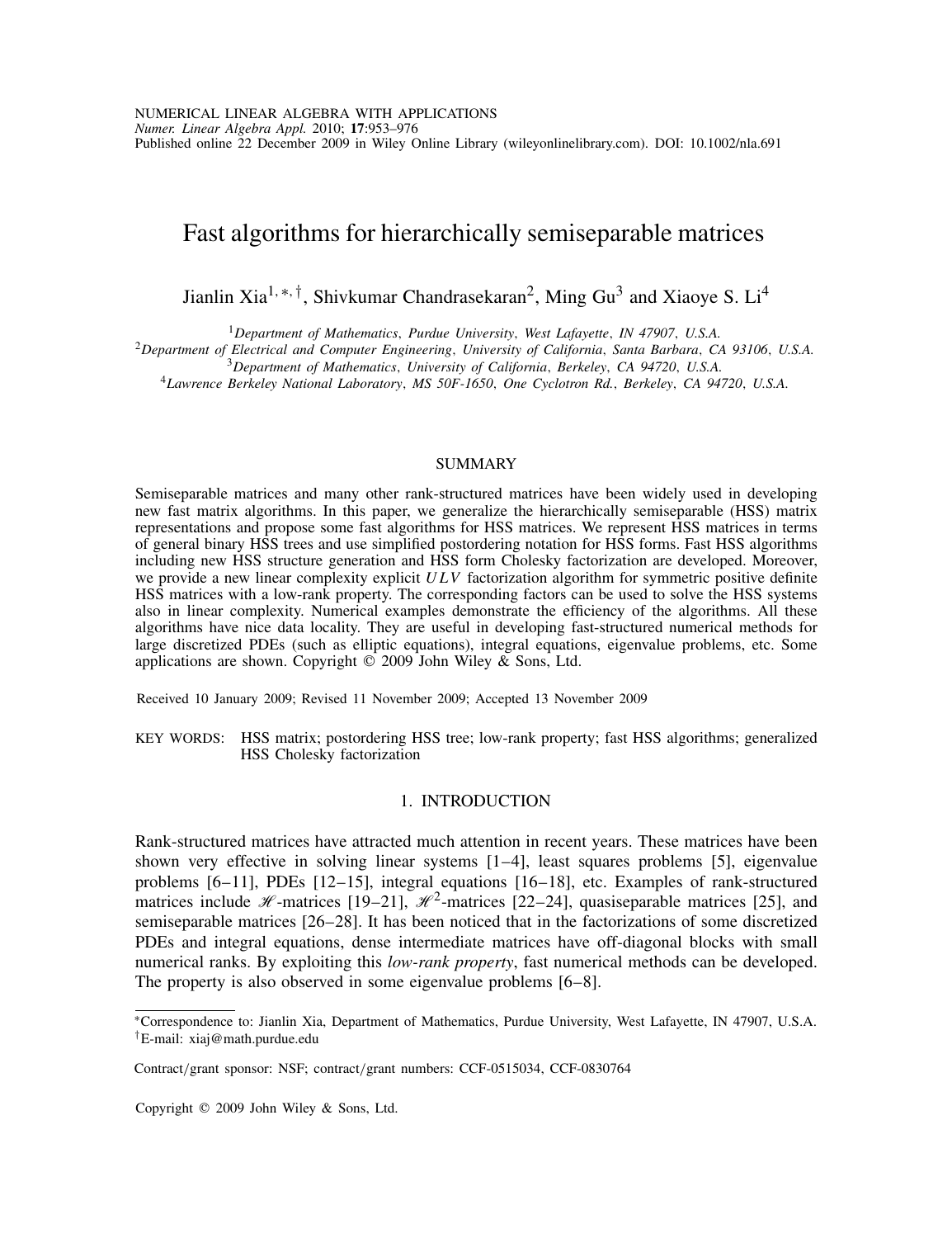Here, we consider a type of semiseparable structures called hierarchically semiseparable (HSS) matrices proposed in [1, 2, 29]. HSS structures have been used to develop fast direct or iterative solvers for both dense and sparse linear systems [1, 2, 15, 29–31]. For dense matrices with the low-rank property and represented in HSS forms, the linear system solution needs only linear complexity based on implicit *ULV*-type factorizations, where *U* and *V* are orthogonal matrices and *L* is lower-triangular [2, 29]. HSS matrices can also be used in many other applications where the low-rank property exists. The HSS representation features a nice hierarchical multi-level tree structure (HSS tree), and is efficient in capturing the semiseparable low-rank property. HSS structures are closely related to  $\mathcal{H}$ -matrices [19–21] and  $\mathcal{H}^2$ -matrices [22–24], and is a special case of the representations in the fast multipole method [18, 32, 33]. It is also a generalization of the sequentially semiseparable representation [5, 26].

In the meantime, the implementation of the current HSS algorithms is still not very convenient, partly due to the tedious notation and the level-wise (global) tree traversal scheme. Moreover, some existing HSS algorithms can be highly improved, such as the structure construction and system solution, especially for symmetric problems.

Thus in this paper, we present simplifications and generalizations of HSS representations, which are easier to use and have better data locality. We also develop some HSS algorithms with better efficiency. With the improved HSS representation, most HSS algorithms can be done more conveniently by traversing postordering HSS trees. Our generalizations of HSS structures also allow more flexibility in dealing with arbitrary HSS tree patterns.

The algorithms we propose can be used to provide nearly linear complexity direct solvers for sparse-discretized PDEs [15], such as elliptic equations and others [12–14, 34, 35]. Note that these dense HSS techniques apply to discretized PDEs in one-dimensional (1D) domains, but can be used in sparse matrix schemes to work on 2D problems. For example, with the nested dissection ordering of a sparse discretized PDE followed by a multifrontal factorization, we can use HSS matrices to approximate the dense intermediate fill-in [15]. Such a scheme can also possibly be used to solve or to precondition higher dimensional problems.

In addition, the postordering HSS tree notation we use simulates the assembly tree structure [36–38] in sparse matrix solutions and has a good potential to be parallelized. The ideas presented here are also useful for developing new HSS algorithms.

#### *1.1. Review of HSS matrices*

We first briefly review the standard HSS structure and give some concise definitions based on the discussions in [1, 2, 15, 29–31].

The low-rank property is concerned with the ranks or numerical ranks of certain types of offdiagonal blocks. Here, by *numerical ranks* we mean the ranks obtained by rank revealing QR factorizations or  $\tau$ -accurate SVD (SVD with an absolute or relative tolerance  $\tau$  for the singular values). The off-diagonal blocks used in HSS representations are called *HSS blocks* as shown in Figure 1(i), (ii). They are block rows or columns without diagonal parts and are hierarchically defined for different levels of splittings of the matrix.

### *Definition 1.1* (*HSS blocks*)

For an  $N \times N$  matrix *H* and a partition sequence  ${m_{k;j}}^2_{j=1}^k$  satisfying  $\sum_{i=1}^{2^k} m_{k;j} = N$ , partition *H* into  $2^k$  block rows so that block row *j* has row dimension  $m_{k,j}$ . Similarly, partition the columns. Denote the  $m_{k;j} \times m_{k;j}$  intersection block of block row *j* and block column *j* by  $D_{k;i}$ . Then,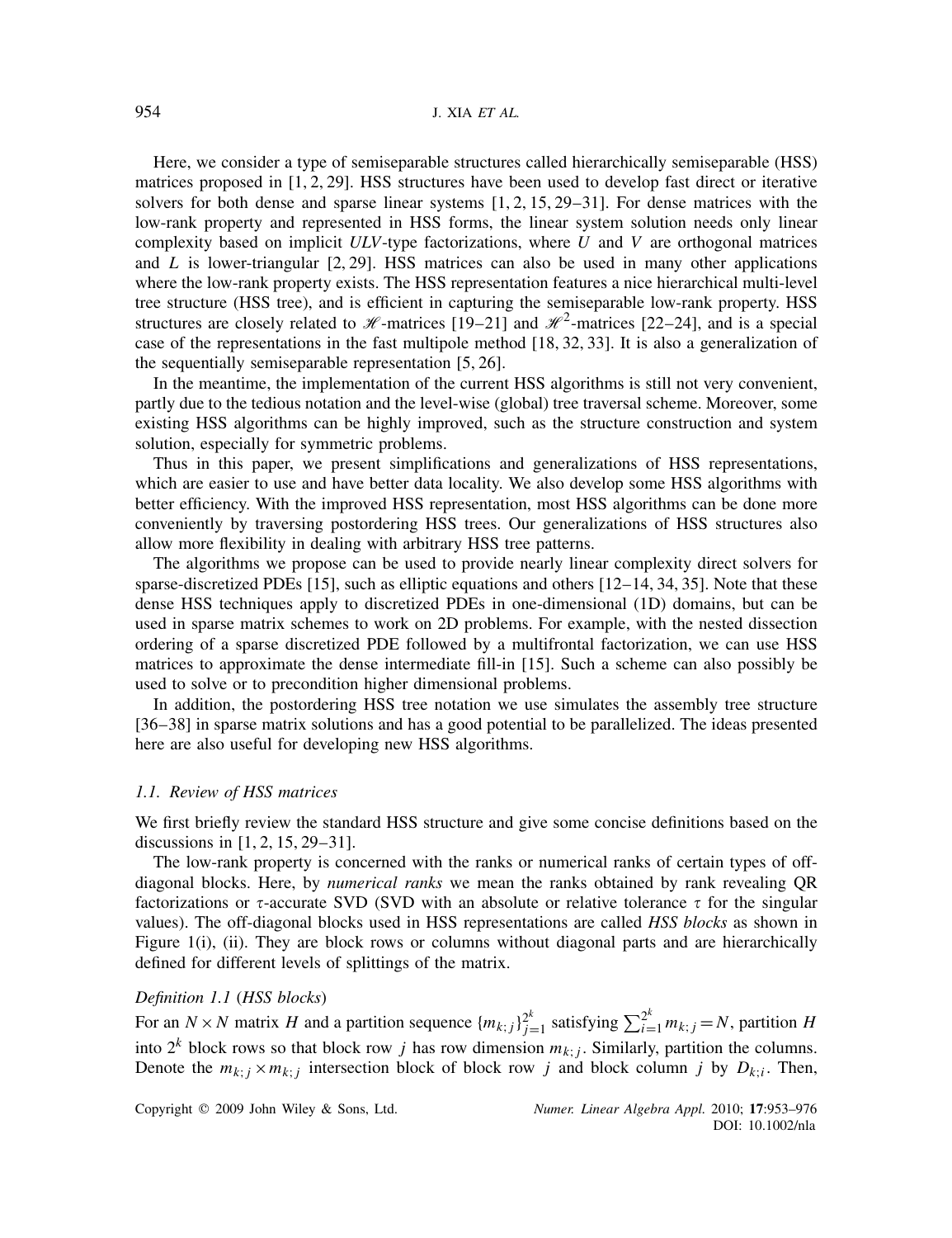

Figure 1. Two levels of HSS off-diagonal blocks: (i) first-level HSS blocks; (ii) second-level HSS blocks; and (iii) corresponding binary tree.

block row (column) *j* with  $D_{k:j}$  removed is called the *j*-th HSS block row (column) at the *k*-th level (bottom level) partition. Upper level HSS blocks are similarly defined using the partition sequences  ${m_{i;j}}\}^{2^i}_{j=1}$ , which are given recursively by

$$
m_{i-1;j} = m_{i;2j-1} + m_{i;2j}, \quad j = 1, 2, ..., 2^{i-1} - 1, 2^{i-1}, \quad i = k, k-1, ..., 2, 1.
$$

Thus, the *j*th HSS block row at level *i* has dimensions  $m_i$ ;  $\frac{\partial (N - m_i)}{\partial x}$ . Clearly, these blocks can be associated with a binary tree. For example, we can have a binary tree as shown in Figure 1(iii) corresponding to Figure 1(i), (ii), where each tree node is associated with an HSS block row and column. Later, we use  $(i; j)$  to denote the *j*-th node at level *i* of the tree.

### *Definition 1.2* (*HSS tree and HSS representation*)

For a matrix *H* and its HSS blocks as defined in Definition 1.1, let **T** be a perfect binary tree where each node is associated with an HSS block row (column). *H* is said to have an HSS representation if there exists matrices  $D_{i;j}$ ,  $U_{i;j}$ ,  $V_{i;j}$ ,  $R_{i;j}$ ,  $W_{i;j}$ ,  $B_{i;j,j\pm 1}$  associated with each tree node  $(i;j)$ which satisfy the recursions

$$
D_{i-1;j} = \begin{pmatrix} D_{i;2j-1} & U_{i;2j-1}B_{i;2j-1,2j}V_{i;2j}^{\mathrm{T}} \\ U_{i;2j}B_{i;2j,2j-1}V_{i;2j-1}^{\mathrm{T}} & D_{i;2j} \\ U_{i-1;j} = \begin{pmatrix} U_{i;2j-1}R_{i;2j-1} \\ U_{i;2j}R_{i;2j} \end{pmatrix}, & j=1,2,\ldots,2^{i-1}-1,2^{i-1}, (1) \end{pmatrix}
$$

$$
i = k, \quad k-1, \ldots, 2, 1,
$$

so that  $D_{0,1} \equiv H$ , corresponding to the root of **T**. The matrices in (1) are called generators of *H*. If node  $(i; j)$  of **T** is associated with the generators  $D_{i; j}$ ,  $U_{i; j}$ ,  $V_{i; j}$ ,  $R_{i; j}$ ,  $W_{i; j}$ ,  $B_{i; j, j \pm 1}$ , we say **T** is an HSS tree of *H*.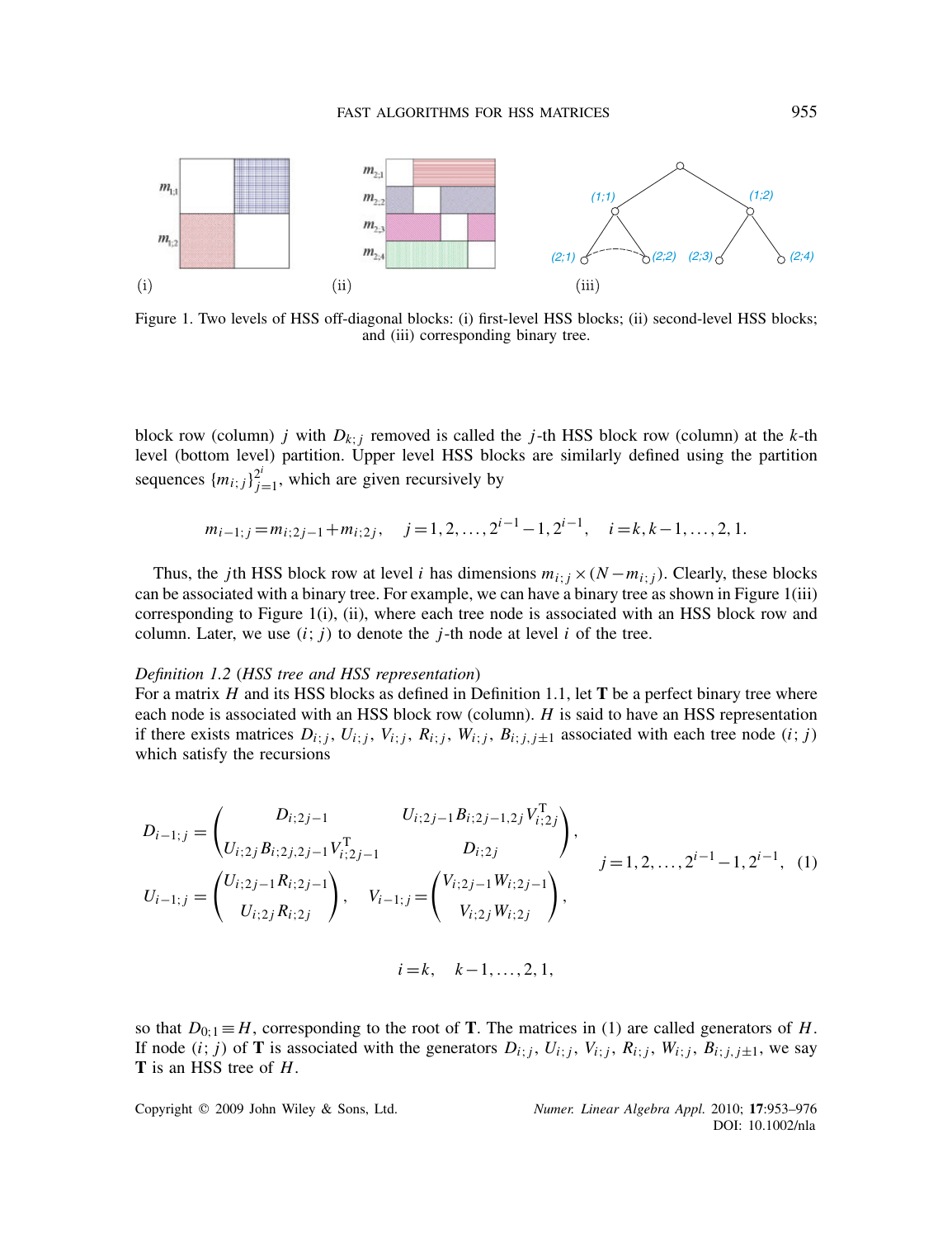

Figure 2. HSS tree for (2).

Note that due to this hierarchical structure, only *R*, *W* generators and bottom level *D*, *U*, *V* generators need to be stored. As an example, a block  $4 \times 4$  HSS matrix looks like

$$
\begin{pmatrix}\nm_{2;1} \\
m_{2;2} \\
m_{2;3}\n\end{pmatrix}\n\begin{pmatrix}\nD_{2;1} & U_{2;1}B_{2;1,2}V_{2;2}^T \\
U_{2;2}B_{2;2,1}V_{2;1}^T & D_{2;2}\n\end{pmatrix}\n\begin{pmatrix}\nU_{2;1}R_{2;1} \\
U_{2;2}R_{2;2}\n\end{pmatrix}\nB_{1;1,2}(W_{2;3}^TV_{2;3}^T & W_{2;4}^TV_{2;4}^T) \\
m_{2;3}\n\begin{pmatrix}\nU_{2;3}R_{2;3} \\
U_{2;3}R_{2;3}\n\end{pmatrix}\nB_{1;2,1}(W_{2;1}^TV_{2;1}^T & W_{2;2}^TV_{2;2}^T) & \begin{pmatrix}\nD_{2;3} & U_{2;3}B_{2;3,4}V_{2;4}^T \\
U_{2;4}B_{2;4,3}V_{2,3}^T & D_{2;4}\n\end{pmatrix},
$$
\n(2)

which corresponds to the second-level block partition in Figure 1. The hierarchical structure of HSS matrices can be seen by writing (2) in terms of the first-level block partition

$$
m_{1;1} \equiv m_{2;1} + m_{2;2} \quad \begin{pmatrix} D_{1;1} & U_{1;1}B_{1;1,2}V_{1;2}^{\mathrm{T}} \\ U_{1;2}B_{1;2,1}V_{1;1}^{\mathrm{T}} & D_{1;2} \end{pmatrix}.
$$
 (3)

The corresponding HSS tree of *H* is shown in Figure 2.

HSS trees can be used to conveniently represent HSS matrices. As an example, the *(*2*,*3*)* block of (2) can be identified by the directed path connecting the second and third nodes at level 2:

$$
\overset{U_{2;2}}{(2;2)} \overset{R_{2;2}}{\longrightarrow} (1;1) \overset{B_{1;1,2}}{\longrightarrow} (1;2) \overset{W^{\text{T}}_{2;3}}{\longrightarrow} (2;3),
$$

where *U* and *R* generators are used for outgoing directions, and *V* and *W* generators are used for incident directions. HSS trees also allow the operations on HSS matrices to be done conveniently via tree operations.

In addition, we can see that the second-level HSS block rows in (2) are given by

$$
U_{2;1}(B_{2;1,2} \ R_{2;1}B_{1;1,2})diag(V_{2;2}^T, V_{1;2}^T), \ U_{2;2}(B_{2;2,1} \ R_{2;2}B_{1;1,2})diag(V_{2;2}^T, V_{1;2}^T), \text{ etc.,}
$$

where each  $U_{2,i}$  is an appropriate column basis matrix and diag( $V_{2,2}^T$ ,  $V_{1,2}^T$ ) (denoting a diagonal matrix formed with diagonal blocks  $V_{2;2}^T$  and  $V_{1;2}^T$ ) is a row basis.

The effectiveness of HSS structures relies on the low-rank property.

# *Definition 1.3* (*low-rank property*)

A matrix with given partition sequences as in Definition 1.1 is said to have the low-rank property (in terms of HSS blocks) if all its HSS blocks have small ranks or numerical ranks.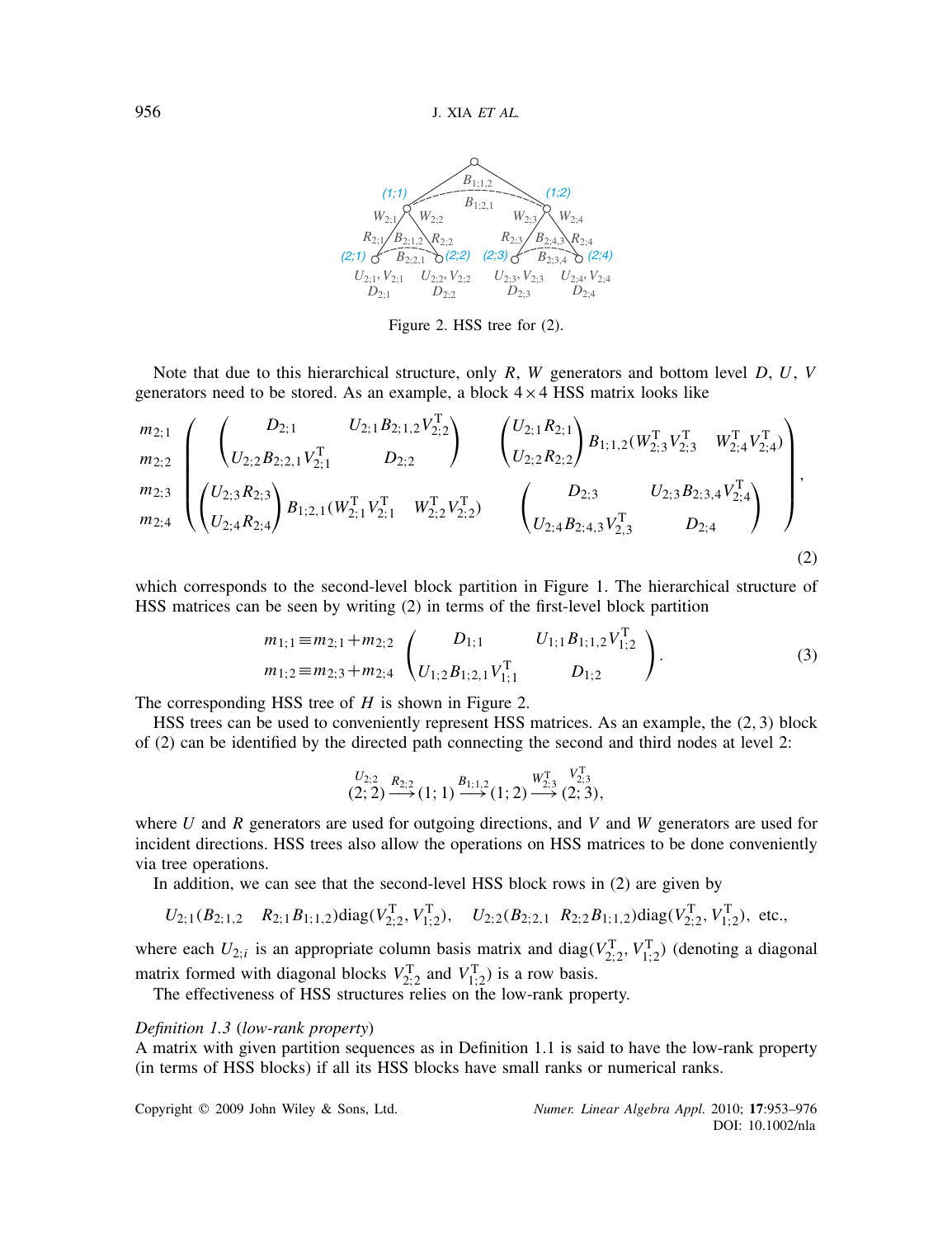### FAST ALGORITHMS FOR HSS MATRICES 957

# *Definition 1.4* (*HSS rank and compact HSS representation*)

The *HSS rank of a matrix H* is the maximum (numerical) rank of all the HSS off-diagonal blocks at all levels of HSS partitions of *H*. An HSS representation of (or approximation to) *H* is said to be compact if all its *R* and *B* generators have sizes close to the HSS rank which is small when compared with the matrix size.

When numerical ranks are used, the HSS form approximates the original matrix.

### *1.2. Main results*

In this work, we first simplify and generalize HSS representations. The original HSS notation in [2, 29], as in (2) and (3), uses up to three subscripts for the generators, and existing HSS algorithms are mainly concerned with perfect binary HSS trees. The existing HSS operations are also mostly based on level-wise traversal of the trees, which may reduce the data locality. Here, we use only one subscript and allow the HSS tree to be a general (partial) binary tree. The nodes are ordered following the postordering of the tree. This simplifies the manipulation of HSS matrices and brings more flexibility to HSS operations. Postordering representations fit the patterns of many HSS algorithms and are more natural for both the notation and the data structure. They also have good data locality and are very suitable for parallel computations.

On the basis of the simplified postordering HSS notation, we provide some new HSS algorithms which are fast and stable. They include:

- 1. *Fast HSS structure generation algorithm* which has better complexity than the one in [29]. The cost is  $O(N^2)$  flops for an order N dense matrix with the low-rank property. Comparison with [29] is discussed.
- 2. *Quadratic complexity explicit Cholesky factorization* of a symmetric positive definite (SPD) matrix in compact HSS form. The idea of this algorithm is useful in computing Schur complements, when an HSS matrix is partially factorized [15].
- 3. *Linear complexity explicit ULV factorization* of an SPD matrix in compact HSS form. The new algorithm is called a generalized HSS Cholesky factorization algorithm, because the factors consist of orthogonal transformations and triangular matrices. Numerical experiments are used to demonstrate the stability and linear complexity. Comparisons with the fast solver in [29] are given in terms of system solution.
- 4. *System solution* using the generalized HSS Cholesky factors. Traditional forward and backward substitutions are replaced by forward (postordering) and backward (reversepostordering) traversals of a solution tree, respectively. This solution process also has linear complexity but with a small constant.
- 5. *Applications* of the new algorithms in more advanced schemes such as factorizing or preconditioning discretized PDEs.

These algorithms are both cost and memory efficient. They are useful in solving more complicated problems including discretized PDEs [15], integral equations, least squares problems, etc. For some discretized PDEs, a nearly linear complexity direct solver is proposed based on these algorithms [15].

The remaining sections are organized as follows. The next section shows the generalizations and simplifications of HSS representations. The fast HSS construction algorithm is presented in Section 3. Section 4 discusses the two types of HSS factorizations and also the generalized HSS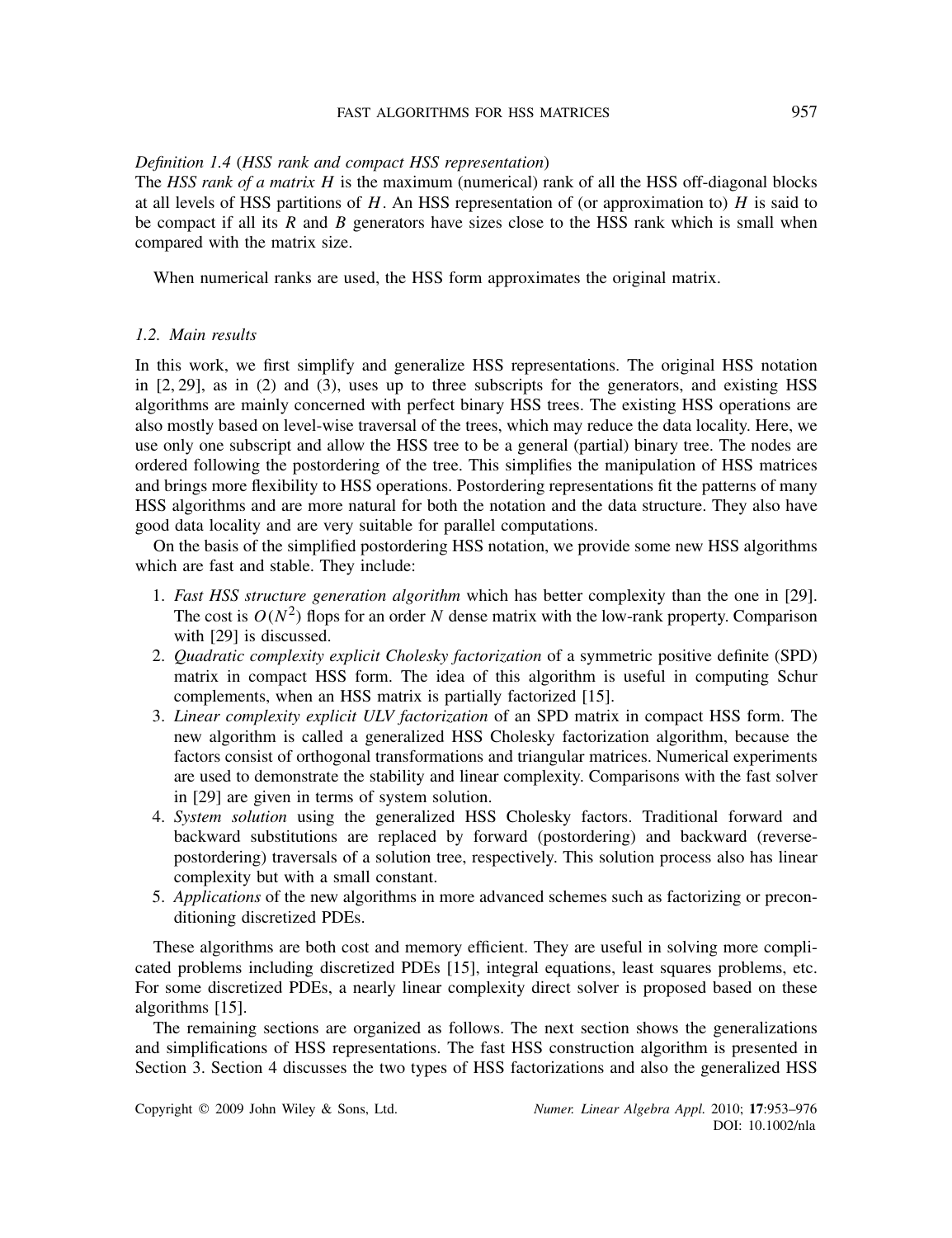solver. Numerical experiments are included. Some applications of these HSS algorithms are shown in Section 5. Section 6 gives some concluding remarks.

# 2. GENERALIZATIONS OF HSS REPRESENTATIONS

In this section, we first simplify the HSS notation and then introduce partial HSS forms.

# *2.1. Postordering HSS representation*

Tree structures are very useful in numerical problems like direct solutions of sparse linear systems where they appear as assembly trees [36–38]. In an assembly tree, the nodes are often ordered following the postordering, which gives the actual elimination order. Similarly in the situation of HSS operations, it often needs to traverse HSS trees. A postordering of the HSS tree nodes brings more flexibility and convenience.

For example, the nodes of the HSS tree in Figure 2 can be relabeled in the postordering form as in Figure 3(i). Accordingly, the generators are relabeled with only one index each. We call this HSS notation the *postordering HSS notation*. Accordingly, the HSS off-diagonal blocks at different levels are also ordered and associated with the tree nodes. With the postordering notation, the matrix (2) now looks like

$$
\begin{pmatrix}\nD_1 & U_1 B_1 V_2^{\mathrm{T}} & U_1 R_1 B_3 W_4^{\mathrm{T}} V_4^{\mathrm{T}} & U_1 R_1 B_3 W_5^{\mathrm{T}} V_5^{\mathrm{T}} \\
U_2 B_2 V_1^{\mathrm{T}} & D_2 & U_2 R_2 B_3 W_4^{\mathrm{T}} V_4^{\mathrm{T}} & U_2 R_2 B_3 W_5^{\mathrm{T}} V_5^{\mathrm{T}} \\
U_4 R_4 B_6 W_1^{\mathrm{T}} V_1^{\mathrm{T}} & U_4 R_4 B_6 W_2^{\mathrm{T}} V_2^{\mathrm{T}} & D_4 & U_4 B_4 V_5^{\mathrm{T}} \\
U_5 R_5 B_6 W_1^{\mathrm{T}} V_1^{\mathrm{T}} & U_5 R_5 B_6 W_2^{\mathrm{T}} V_2^{\mathrm{T}} & U_5 B_5 V_4^{\mathrm{T}} & D_5\n\end{pmatrix}.
$$
\n(4)

The postordering HSS notation simplifies the HSS representation and is convenient in HSS structure transformations, data manipulations, parallelization, etc. Moreover, the postordering HSS representation keeps good data locality by limiting direct communications to be between parent and child nodes only.



Figure 3. Examples of a postordering HSS tree and partial HSS trees: (i) postordering form of Figure 2; (ii) full HSS tree; and (iii) general partial HSS tree.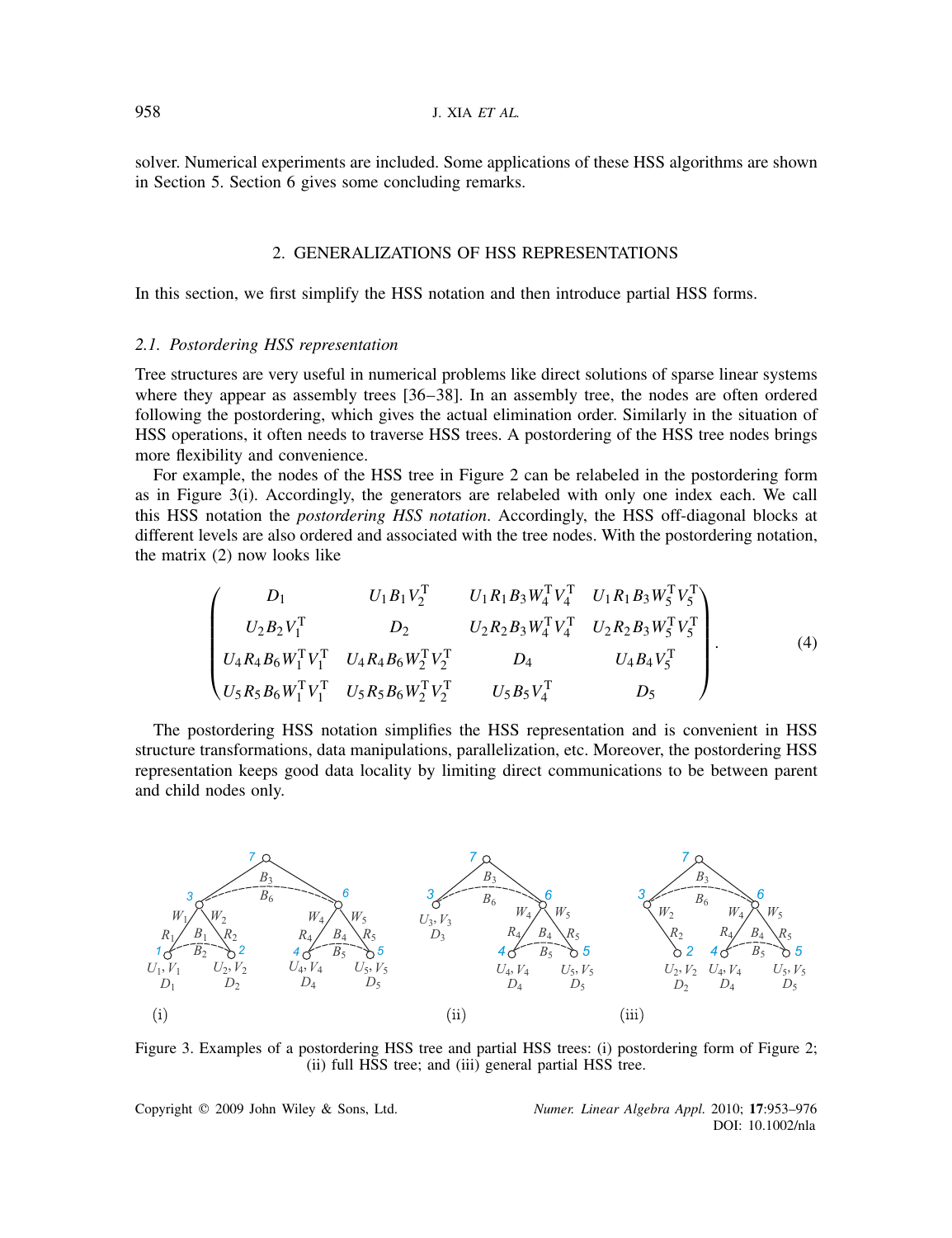### FAST ALGORITHMS FOR HSS MATRICES 959

### *2.2. Partial HSS form*

In Figure 3(i), the HSS tree is a perfect binary tree, that is, the tree has 2*l*+1−1 nodes if it has *l* levels (the root is at level 0). But HSS trees can be more general. For example, if we merge the first two block rows and columns of the matrix (4), we get an HSS form corresponding to Figure 3(ii). We may have even more general cases like Figure 3(iii).

An HSS tree which is not perfect is said to be a *partial HSS tree*, and the corresponding HSS matrix is in partial HSS form. In various HSS operations like solving HSS systems, it is often more convenient and practical to use partial HSS trees [15]. Thus, we consider operations on general partial HSS matrices, not necessarily restricted to complete HSS matrices as in [29]. However, a tree in Figure 3(iii) can be transformed to Figure 3(ii) by merging certain nodes and edges, so it usually suffices to consider partial HSS trees which are *full binary trees*. That is, each non-leaf node *i* has two children  $c_1$  and  $c_2$  with  $c_1 < c_2$ , called the *left* and *right children* of *i*, respectively. Furthermore, it suffices to use full binary trees due to the following simple fact.

# *Theorem 2.1*

For any integer *k>*0, there always exists a full binary tree with exactly *k* leaf nodes and 2*k*−1 nodes in total.

### *Proof*

A straightforward proof is to construct an unbalanced full binary tree where each right (or left) node is only a leaf node . Such a tree with *k* leaves has exactly *k*−1 non-leaf nodes. A generally better choice is to recursively construct a tree, which is as balanced as possible or has as small depth as possible.  $\Box$ 

# 3. FAST AND STABLE CONSTRUCTION OF HSS REPRESENTATIONS

For a dense matrix *H* and a partition sequence  $\{m_i\}$ , there always exists a full HSS tree according to Theorem 2.1. We assume that an HSS tree corresponding to  ${m_i}$  is also given. The paper [29] provides an HSS construction algorithm based on  $(\tau\text{-accurate})$  SVDs. That method traverses HSS trees by levels and, in general, can only generate HSS matrices with perfect HSS trees. Here, we provide a new algorithm which follows a general postordering (partial) HSS tree. It is fully stable and costs much less than the one in [29]. We *compress* the HSS off-diagonal blocks associated with the tree nodes. Here, by compression we mean a QR factorization or SVD of a low-rank block, or a rank-revealing QR or  $\tau$ -accurate SVD of a numerically low-rank block when approximations are used.

### *3.1. A block* 4×4 *example*

We first demonstrate the procedure of constructing a  $4 \times 4$  block HSS form (4) for *H* using the postordering HSS tree in Figure 3. Initially, we partition the matrix *H* into a  $4 \times 4$  block form

$$
H = \begin{pmatrix} D_1 & T_{12} & T_{14} & T_{15} \\ T_{21} & D_2 & T_{24} & T_{25} \\ T_{41} & T_{42} & D_4 & T_{45} \\ T_{51} & T_{52} & T_{54} & D_5 \end{pmatrix},
$$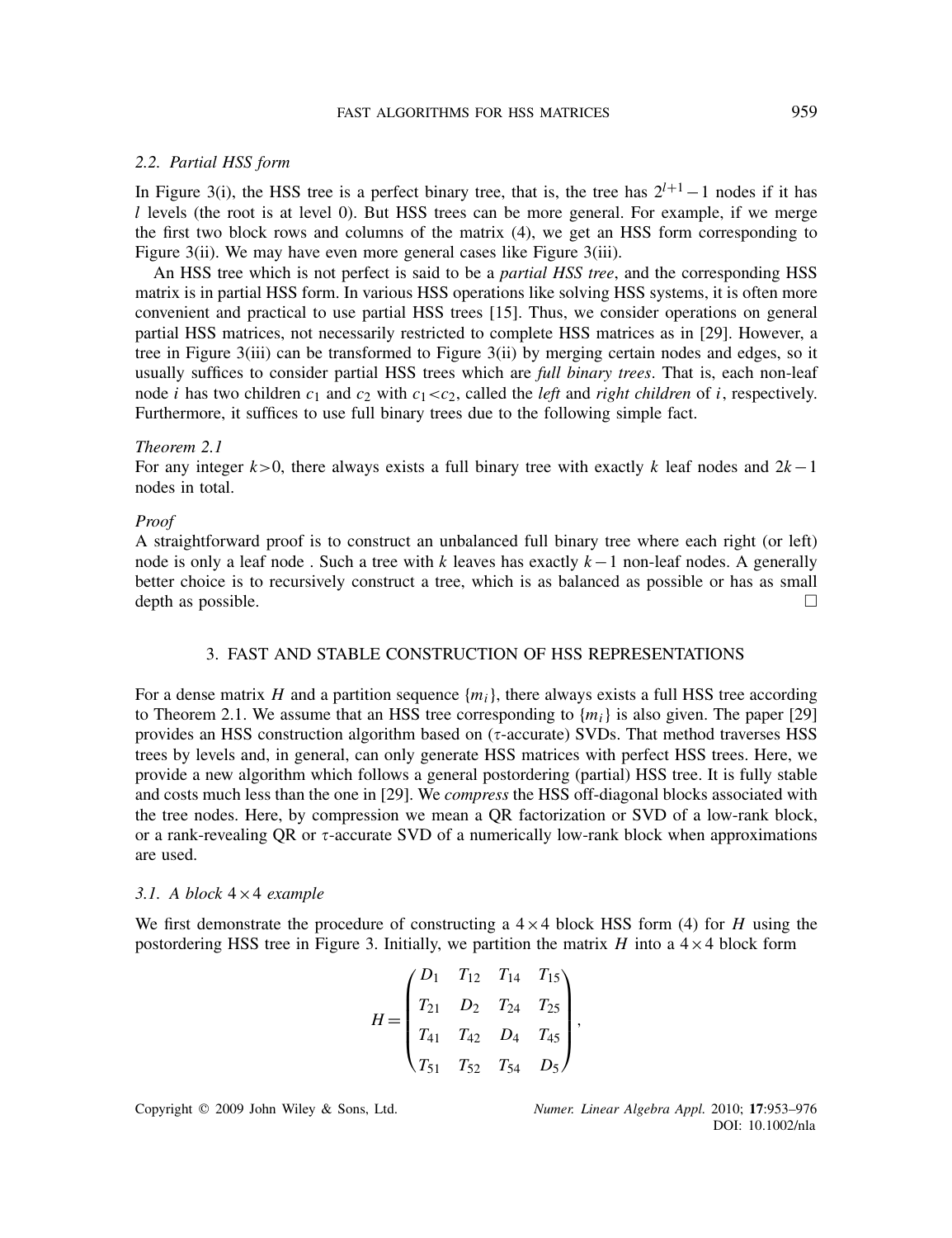where the subscripts follow the node ordering, that is  $T_{ii}$  denotes the block corresponding to nodes *i* and *j*. Moreover, we use  $T_{i,:}$   $(T_{i,i})$  to denote the HSS block row (column) corresponding to node *i*. As an example, the HSS block rows corresponding to nodes 1 and 3 are  $T_{1,:} \equiv (T_{12} \ T_{14} \ T_{15})$  and

$$
T_{3,:} \equiv \begin{pmatrix} T_{14} & T_{15} \\ T_{24} & T_{25} \end{pmatrix},
$$

respectively. The HSS construction is done following the traversal of the HSS tree. We demonstrate the first few steps.

(a) *Node* 1. At the beginning, we compress the HSS off-diagonal block row and column corresponding to node 1 by QR factorizations

$$
T_{1,:} (\equiv (T_{12} \ T_{14} \ T_{15})) = U_1(\tilde{T}_{12} \ \tilde{T}_{14} \ \tilde{T}_{15}),
$$
  

$$
T_{:,1}^{\mathrm{T}} (\equiv (T_{21}^{\mathrm{T}} \ T_{41}^{\mathrm{T}} \ T_{51}^{\mathrm{T}})) = V_1(\tilde{T}_{21}^{\mathrm{T}} \ \tilde{T}_{41}^{\mathrm{T}} \ \tilde{T}_{51}^{\mathrm{T}}),
$$

where  $\tilde{T}_{ij}$  denotes a temporary matrix (so does  $\bar{T}_{ij}$  below).

(b) *Node* 2. Now, compress the HSS block row and column for node 2. Parts of these blocks have been compressed in the previous step. As *U* and *V* matrices are bases of appropriate off-diagonal blocks, the compression of those blocks can be done without these basis matrices. For example, this can be justified by writing

$$
T_{2,:} = (\tilde{T}_{21} V_1^{\mathrm{T}} \t T_{24} T_{25}) = (\tilde{T}_{21} (T_{24} T_{25})) \begin{pmatrix} V_1^{\mathrm{T}} \\ I \end{pmatrix}.
$$

Thus,  $V_1^T$  can be ignored in further compressions. This is essential in saving the cost. Compute QR factorizations

$$
(\tilde{T}_{21} \ T_{24} \ T_{25}) = U_2 (B_2 \ \tilde{T}_{24} \ \tilde{T}_{25}),
$$
  
\n $(\tilde{T}_{12}^T \ T_{42}^T \ T_{52}^T) = V_2 (B_1^T \ \tilde{T}_{42}^T \ \tilde{T}_{52}^T).$ 

Then *H* becomes

$$
H = \begin{pmatrix} D_1 & U_1 B_1 V_2^{\mathrm{T}} & U_1 \tilde{T}_{14} & U_1 \tilde{T}_{15} \\ U_2 B_2 V_1^{\mathrm{T}} & D_2 & U_2 \tilde{T}_{24} & U_2 \tilde{T}_{25} \\ \tilde{T}_{41} V_1^{\mathrm{T}} & \tilde{T}_{42} V_2^{\mathrm{T}} & D_4 & T_{45} \\ \tilde{T}_{51} V_1^{\mathrm{T}} & \tilde{T}_{52} V_2^{\mathrm{T}} & T_{54} & D_5 \end{pmatrix}.
$$

(c) *Node* 3. The HSS block row and column corresponding to node 3 can be obtained by merging appropriate pieces of the HSS blocks of nodes 1 and 2 (Figure 1). We identify and compress them (ignoring any *U*, *V*-bases)

$$
\begin{pmatrix} \tilde{T}_{14} & \tilde{T}_{15} \\ \tilde{T}_{24} & \tilde{T}_{25} \end{pmatrix} = \begin{pmatrix} R_1 \\ R_2 \end{pmatrix} (\bar{T}_{34} \bar{T}_{35}), \quad \begin{pmatrix} \tilde{T}_{41}^T & \tilde{T}_{51}^T \\ \tilde{T}_{42}^T & \tilde{T}_{52}^T \end{pmatrix} = \begin{pmatrix} W_1 \\ W_2 \end{pmatrix} (\bar{T}_{43}^T \bar{T}_{53}^T).
$$

*H* then has a more compact form.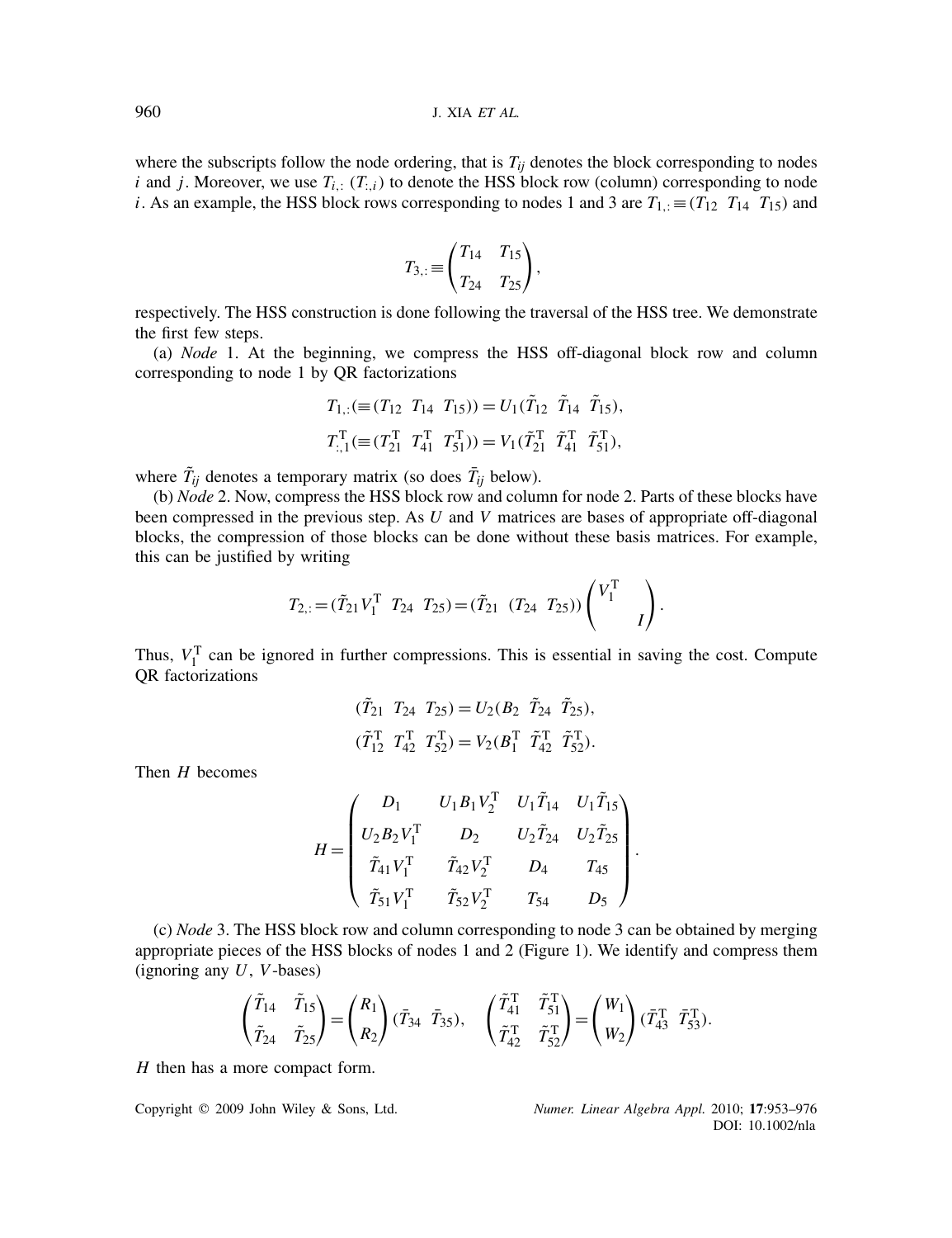Similarly, we can continue the compression of the HSS blocks, but with appropriate *U*, *V*-bases ignored in the QR factorizations.

### *3.2. General algorithm*

In general, we compress the HSS block row and column corresponding to each tree node *i*. The major idea of the efficient construction is that we can ignore appropriate *U*, *V*-bases so that some portions of the HSS blocks can be replaced by sub-blocks of previously compressed HSS blocks  $(T, T)$  blocks above). In the following,  $c_1$  and  $c_2$  denote the children of a node *i*.

ALGORITHM 1 (*Fast and stable HSS construction*)

- 1. For a matrix *H* and an HSS tree with *n* nodes, assign bottom level blocks to the leaves.
- 2. For nodes  $i = 1, ..., n-1$ 
	- (a) If node *i* is a leaf, locate the appropriate HSS block row  $T_{i,:}$  and column  $T_{:,i}$  in *H* with any previous *U*, *V* bases ignored. Compute (rank-revealing) QR factorizations

$$
T_{i,:} = U_i \, \tilde{T}_{i,:}, \quad T_{:,i}^{\mathrm{T}} = V_i \, \tilde{T}_{:,i}^{\mathrm{T}}.
$$

Push  $\tilde{T}_{i,:}$  and  $\tilde{T}_{:,i}$  onto the stack. The  $\tilde{T}$  notation will be replaced by *T* later.

- (b) Otherwise, pop  $T_{c_2,:}, T_{c_2,:}, T_{c_1,:}, T_{c_1,:}$  from the stack.
	- (i) Form the HSS block row  $T_{i,:}$  based on  $T_{c_1,:}$  and  $T_{c_2,:}$ . See Figure 4. Any *U*, *V* bases are automatically ignored. Similarly form  $T_{\cdot,i}$ .
	- (ii) Compress  $T_{i,:}$  and  $T_{:,i}$  and obtain the generators  $R_{c_1}, R_{c_2}, W_{c_1}^T, W_{c_2}^T$

$$
T_{i,:} = \begin{pmatrix} R_{c_1} \\ R_{c_2} \end{pmatrix} \tilde{T}_{i,:}, \quad T_{:,i}^{\mathrm{T}} = \begin{pmatrix} W_{c_1} \\ W_{c_2} \end{pmatrix} \tilde{T}_{:,i}^{\mathrm{T}}.
$$

Push  $\tilde{T}_{i,:}$  and  $\tilde{T}_{:,i}$  onto the stack.

(iii) Identify  $B_{c_1}$  and  $B_{c_2}$  from  $T_{c_1,1}$  and  $T_{c_2,1}$ , respectively. At step 2(b)i the columns of  $T_{c_1}$  that do not go to  $T_{i,:}$  form  $B_{c_1}$ . Similarly, form  $B_{c_2}$ . See Figure 4.

This new algorithm is stable at all steps due to the use of orthogonal transformations. If *H* has a small HSS rank, this new algorithm costs  $O(N^2)$  flops but with a hidden constant smaller than that in the construction algorithm in [29]. For example, we consider the cost for constructing the above block 4 × 4 HSS matrix. For simplicity, assume all  $m_i \equiv m = \frac{N}{4}$ , the matrix *H* has HSS rank  $r \ll m$ , and all matrices to be factorized have ranks *r*. The main costs are for the QR factorizations of the matrices as listed in Table I. The total cost is about  $3rN^2+6r^2N$  flops. On the other hand, the construction algorithm in [29] needs SVDs of eight  $m \times 3m$  matrices and several multiplications of matrices with various sizes. The SVDs alone are already much more expensive than our new algorithm.

The reader is also referred to [24] for detailed complexity counts and error analysis of an  $\mathcal{H}^2$ -matrix construction algorithm, which has a similar hierarchical scheme as our method. Note that in real applications like solving discretized PDEs [15], the HSS forms are constructed by recursive accumulation along the elimination. The construction cost can then be much less than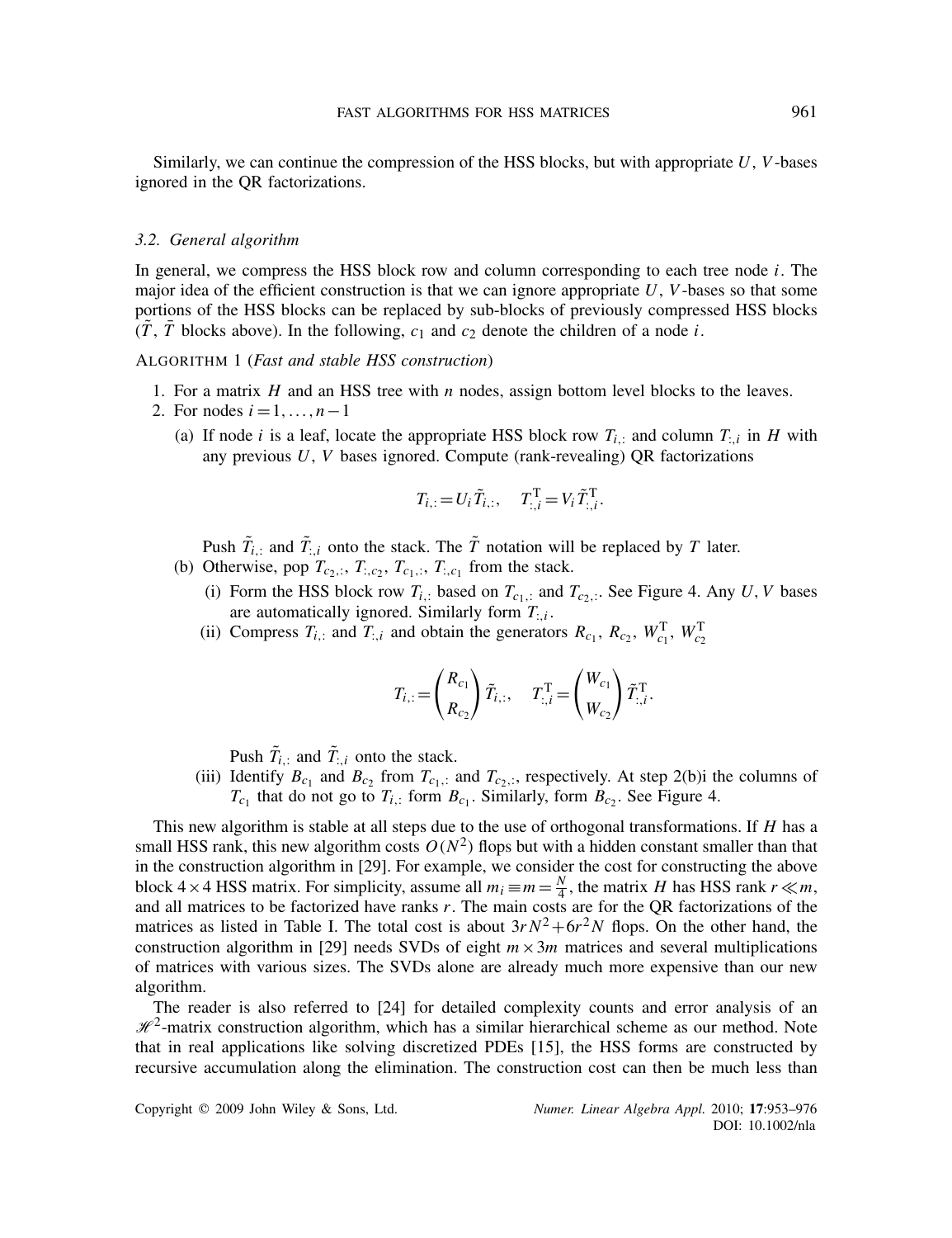| -- |  | <br><br><br><br>-----------------<br><br><br>.<br>111.111.12.00.00.00.00 | <br><br><br><br>                             |
|----|--|--------------------------------------------------------------------------|----------------------------------------------|
|    |  | <br><br>--------------<br>****************<br><br>                       | <br><br><br><br>,,,,,,,,,,,,,,,,,,,,<br><br> |

Figure 4. Forming  $T_{i,:}$  and identifying  $B_{c_1}$  and  $B_{c_2}$ .

Table I. Matrices for QR factorizations in the construction of the block  $4 \times 4$  HSS matrix example.

| Matrix size        | $m \times 3m$ $r \times (2r+r)$ | $2r \times 2m$ $m \times (m+r)$ $m \times 2r$ | $2m \times r$ |
|--------------------|---------------------------------|-----------------------------------------------|---------------|
| Number of matrices |                                 |                                               |               |

 $O(N^2)$ . It is also possible to generalize HSS constructions to higher dimensional problems using the techniques in [24].

# 4. FAST QUADRATIC COMPLEXITY AND LINEAR COMPLEXITY HSS FACTORIZATIONS

In this section, we discuss explicit factorizations of HSS matrices. For simplicity, we only consider SPD matrices. We look at two types of factorizations: the Cholesky factorization of an SPD HSS matrix and a generalized HSS Cholesky factorization.

# *4.1. Fast Cholesky factorization of SPD HSS matrices*

Given the HSS form of an SPD matrix, we can conveniently compute its HSS form Cholesky factor. As the matrix is symmetric, the generators satisfy

$$
D_i^T = D_i
$$
,  $U_i = V_i$ ,  $R_i = W_i$ , and  $B_i = B_j^T$  for siblings *i* and *j*.

Assume *H* has an HSS tree like Figure 3(i) but with more nodes. The factorization consists of two major operations, eliminating the principal diagonal block and updating the Schur complement. Correspondingly, there are two operations on the HSS tree: removing a node and updating the remaining ones.

First, we look at the situation of eliminating node 1. Factorize  $D_1 = L_1 L_1^T$  and compute the Schur complement  $\tilde{H}$  as follows:

$$
H = \begin{pmatrix} L_1 & 0 \\ l_1 & I \end{pmatrix} \begin{pmatrix} L_1^{\mathrm{T}} & l_1^{\mathrm{T}} \\ 0 & \tilde{H} \end{pmatrix},
$$

Copyright q 2009 John Wiley & Sons, Ltd. *Numer. Linear Algebra Appl.* 2010; **17**:953–976

DOI: 10.1002/nla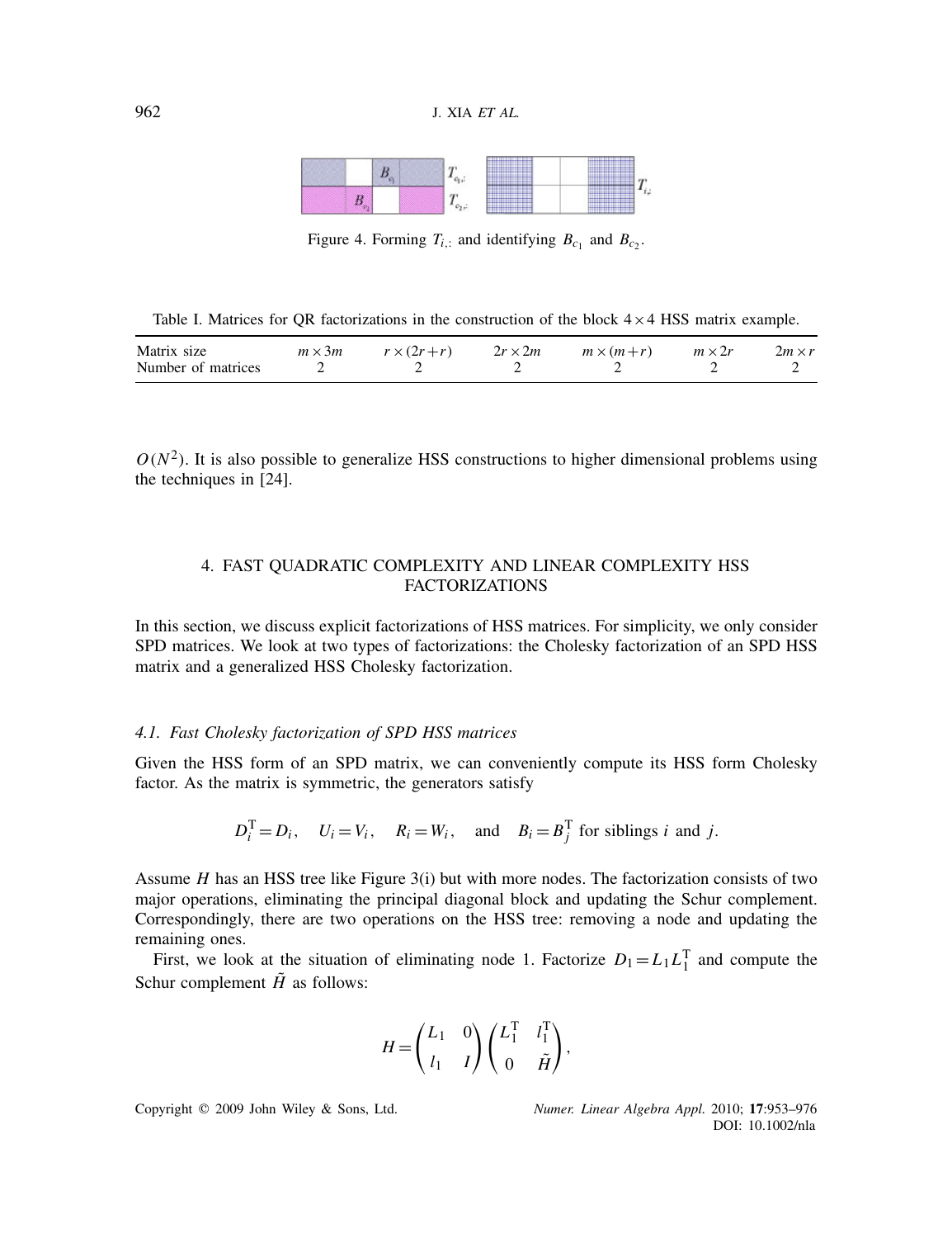where

$$
l_1^{\mathrm{T}} = (\tilde{U}_1 B_1 U_2^{\mathrm{T}} \tilde{U}_1 R_1 B_3 R_4^{\mathrm{T}} U_4^{\mathrm{T}} \tilde{U}_1 R_1 B_3 R_5^{\mathrm{T}} U_5^{\mathrm{T}} \dots),
$$
  
\n
$$
\tilde{H} = \begin{pmatrix}\n\tilde{D}_2 & U_2 \tilde{R}_2 B_3 R_4^{\mathrm{T}} U_4^{\mathrm{T}} & U_2 \tilde{R}_2 B_3 R_5^{\mathrm{T}} U_5^{\mathrm{T}} & \dots \\
U_4 R_4 B_3^{\mathrm{T}} \tilde{R}_2^{\mathrm{T}} U_2^{\mathrm{T}} & \tilde{D}_4 & U_4 \tilde{B}_4 U_5^{\mathrm{T}} & \dots \\
U_5 R_5 B_3^{\mathrm{T}} \tilde{R}_2^{\mathrm{T}} U_2^{\mathrm{T}} & U_5 \tilde{B}_4^{\mathrm{T}} U_4^{\mathrm{T}} & \tilde{D}_5 & \dots \\
\vdots & \vdots & \ddots & \ddots\n\end{pmatrix},
$$

with  $U_1 = L_1^{-1} U_1$  and

$$
\tilde{D}_2 = D_2 - U_2 B_1^{\mathrm{T}} \tilde{U}_1^{\mathrm{T}} \tilde{U}_1 B_1 U_2^{\mathrm{T}}, \quad \tilde{R}_2 = R_2 - B_1^{\mathrm{T}} \tilde{U}_1^{\mathrm{T}} \tilde{U}_1 R_1
$$
\n
$$
\tilde{D}_4 = D_4 - U_4 R_4 B_3^{\mathrm{T}} R_1^{\mathrm{T}} \tilde{U}_1^{\mathrm{T}} \tilde{U}_1 R_1 B_3 R_4^{\mathrm{T}} U_4^{\mathrm{T}}, \quad \tilde{B}_4 = B_4 - R_4 B_3^{\mathrm{T}} R_1^{\mathrm{T}} \tilde{U}_1^{\mathrm{T}} \tilde{U}_1 R_1 B_3 R_5^{\mathrm{T}}, \dots
$$

We can see that the Schur complement  $\tilde{H}$  takes a form similar to the original matrix but with its first block row and column removed.

In general, the update of the generators can be clearly seen by using appropriate paths in the tree. Following the postordering of the nodes  $i = 1, \ldots, n$ , we can perform two steps to remove each node *i* during the elimination. At the first step, eliminate node *i* by computing

$$
D_i = L_i L_i^{\mathrm{T}}, \quad \tilde{D}_i = L_i, \quad \tilde{U}_i = L_i^{-1} U_i.
$$

At the second step, compute the Schur complement by updating the remaining nodes. This means, we consider each node  $j = i + 1, \ldots, n$  according to the rules below.

1. If node *j* is a leaf node, locate the path connecting *j* and *i*:  $j \rightarrow \cdots \rightarrow j \rightarrow \cdots$  *j*, and update  $D_j$  as

$$
\tilde{D}_j = D_j - U_j R_j \dots R_i^{\rm T} \tilde{U}_i^{\rm T} \tilde{U}_i R_i \dots R_j^{\rm T} U_j^{\rm T}.
$$

2. If node *j* is a left child, locate the path connecting *j* to *i* and then to *s*, the sibling of *j*:  $j \rightarrow \cdots \rightarrow i \rightarrow \cdots \rightarrow s$ , and update  $B_i$  as

$$
\tilde{B}_j = B_j - R_j \dots R_i^{\rm T} \tilde{U}_i^{\rm T} \tilde{U}_i R_i \dots R_s^{\rm T}.
$$

3. If node *j* is the right child of *p* which is an ascendant of *i*, locate the path connecting *j* to *i* and then to *s*, the sibling of *j*:  $j \rightarrow \cdots \rightarrow i \rightarrow \cdots \rightarrow s$ , and update  $R_j$  as

$$
\tilde{R}_j = R_j - B_s^{\mathrm{T}} \dots R_i^{\mathrm{T}} \tilde{U}_i^{\mathrm{T}} \tilde{U}_i R_i \dots R_s.
$$

Nodes of the HSS tree are removed along the progress of the elimination. This algorithm gives an explicit HSS form of the Cholesky factor. The idea is also useful for finding Schur complements in partial HSS factorizations [15]. This algorithm costs  $O(N^2)$  flops where *N* is the dimension of *H*. As our main concern is the linear complexity factorization below, we skip the detailed flop count.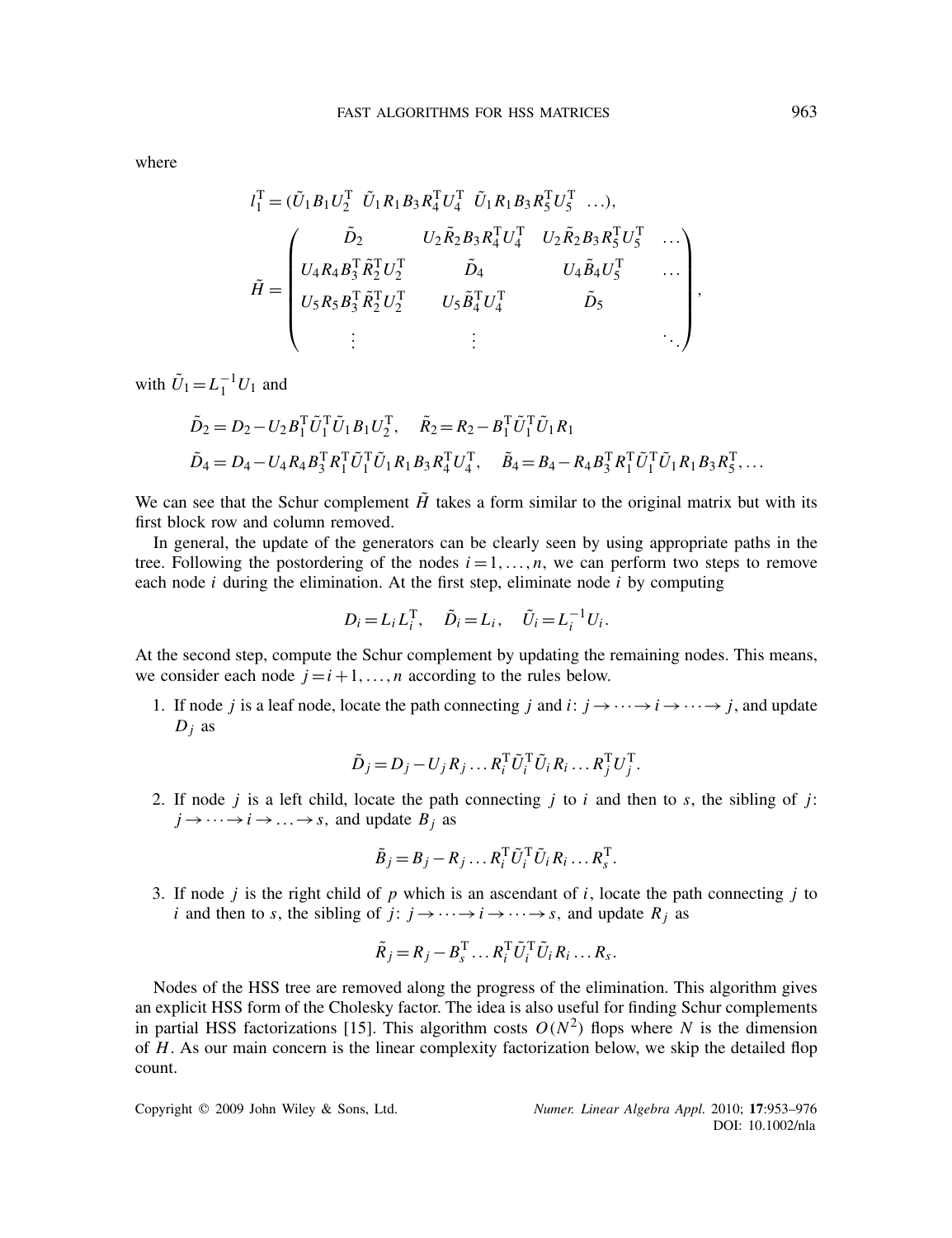### 964 J. XIA *ET AL.*

### *4.2. Linear complexity generalized Cholesky factorization of HSS matrices*

There exist  $O(N)$  complexity algorithms for solving a compact HSS system [29]. The HSS solver in [29] computes an implicit *ULV* factorization. However, sometimes an explicit factorization of an HSS matrix may be convenient. Furthermore, various simplifications and improvements can be made. Here, we provide an improved linear complexity factorization scheme. As our algorithm computes an explicit *ULV* factorization instead of the traditional Cholesky factorization, we call it a generalized HSS Cholesky factorization. In the following, we factorize a compact SPD HSS matrix *H* such as the one represented by the HSS tree in Figure 3(i).

*4.2.1. Introducing zeros into off-diagonal blocks.* We consider to partially eliminate node *i* in the HSS tree. The generator  $U_i$  is a basis matrix for the *i*-th off-diagonal block row. It is directly available for any leaf node *i*, and can be formed recursively for a non-leaf node. By bringing zeros into  $U_i$ , we can quickly introduce zeros into the HSS blocks corresponding to  $i$ .

Assume that  $U_i$  has size  $m_i \times k_i$ . In a compact HSS form, we should have  $m_i \geq k_i$ . Here, we leave the case  $m_i = k_i$  to Subsection 4.2.3 and assume  $m_i > k_i$ . In such a situation, we can introduce a QL factorization with an orthogonal transformation *Qi* such that

$$
U_i = Q_i \begin{pmatrix} 0 \\ \tilde{U}_i \end{pmatrix}, \quad \tilde{U}_i : k_i \times k_i.
$$
 (5)

Multiply  $Q_i^T$  to the entire block row *i*. Then the first  $m_i - k_i$  rows of the off-diagonal block become zeros. See Figure 5 for a pictorial representation. Similarly, we apply  $Q_i$  on the right to the off-diagonal column corresponding to node *i*. As the HSS form is symmetric, this will also introduce *mi* −*ki* zero columns in the *i*-th off-diagonal block column. The diagonal block is now changed to

$$
\hat{D}_i = Q_i^{\mathrm{T}} D_i Q_i. \tag{6}
$$



Figure 5. A pictorial representation for introducing zeros into the off-diagonal block rows of an HSS matrix. Dark blocks represent the nonzero portions of the generators in the block upper triangular part. The nonzero pattern for the block lower triangular part comes from symmetry and is not shown.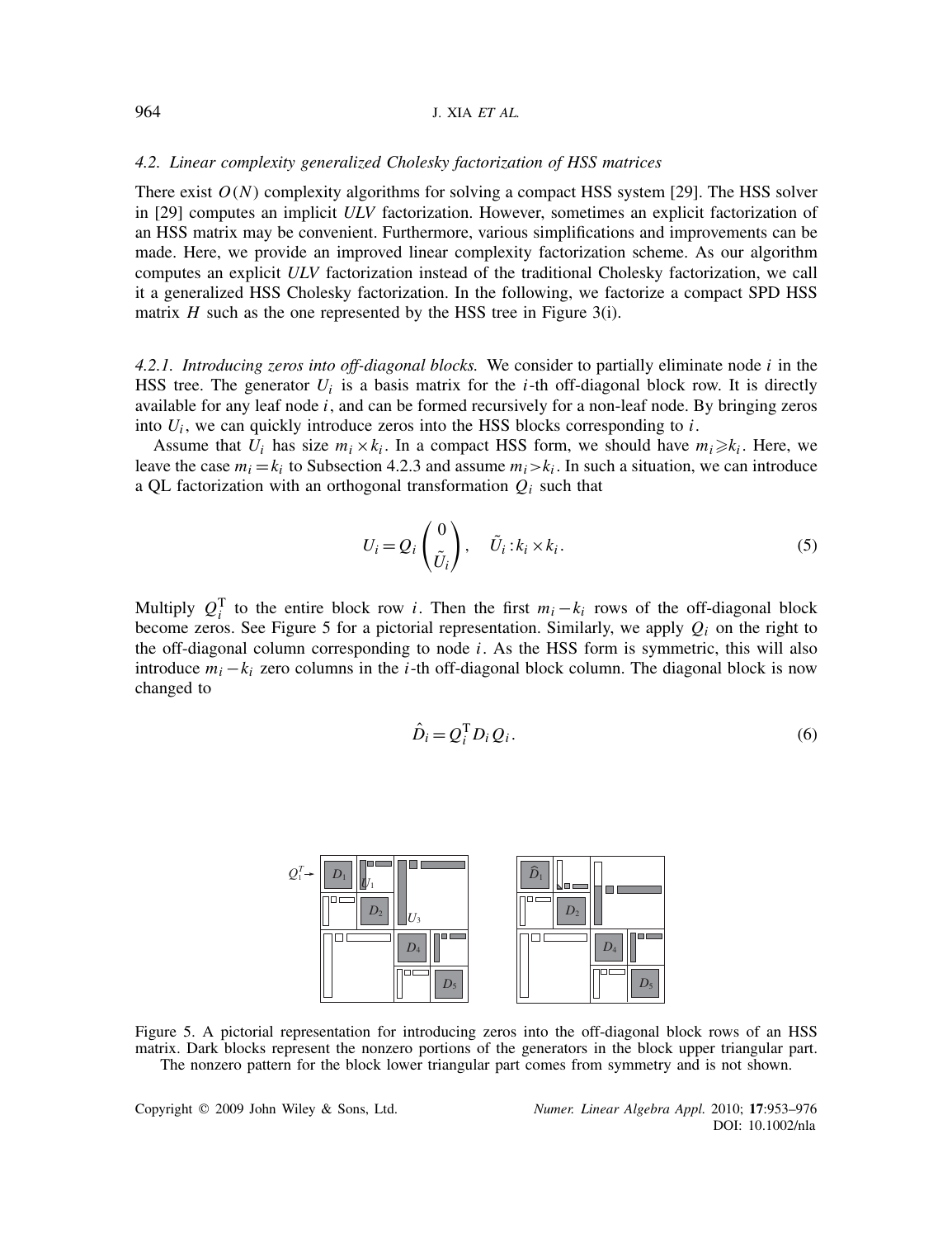

Figure 6. Partial factorization of a diagonal block and merging generators of siblings: (i) partial factorization; (ii) after partial elimination; and (iii) merging blocks.

4.2.2. Partially factorizing diagonal blocks. We partition the diagonal block  $\hat{D}_i$  conformally and partially factorize it

$$
\hat{D}_i = \frac{m_i - k_i}{k_i} \left( \begin{array}{ccc} n_i - k_i & k_i \\ D_{i;1,1} & D_{i;1,2} \\ D_{i;2,1} & D_{i;2,2} \end{array} \right) = \left( \begin{array}{ccc} L_i & 0 \\ D_{i;2,1} L_i^{-T} & I \end{array} \right) \left( \begin{array}{ccc} L_i^T & L_i^{-1} D_{i;1,2} \\ 0 & \tilde{D}_i \end{array} \right),\tag{7}
$$

where  $\tilde{D}_i$  is the Schur complement

$$
\tilde{D}_i = D_{i;2,2} - D_{i;2,1} L_i^{-T} L_i^{-1} D_{i;1,2}.
$$
\n(8)

See Figure 6(i). We see that the block  $D_{i;1,1}$  can then be eliminated (Figure 6(ii)).

4.2.3. Merging child blocks. At this point,  $\tilde{U}_i$  is a square matrix (corresponding to the situation  $m_i = k_i$  mentioned in Subsection 4.2.1). We then merge sibling blocks and move to the parent node (instead of doing level-wise elimination as in [29]). For notational convenience, we use *i* to mean a parent node, with its children  $c_1$  and  $c_2$  partially eliminated as above. Then, we can merge blocks to obtain upper level generators

$$
D_{i} = \begin{pmatrix} \tilde{D}_{c_{1}} & \tilde{U}_{c_{1}} B_{c_{1}} \tilde{U}_{c_{2}}^{T} \\ \tilde{U}_{c_{2}} B_{c_{1}}^{T} \tilde{U}_{c_{1}}^{T} & \tilde{D}_{c_{2}} \end{pmatrix}, \quad U_{i} = \begin{pmatrix} \tilde{U}_{c_{1}} R_{c_{1}} \\ \tilde{U}_{c_{2}} R_{c_{2}} \end{pmatrix}.
$$
 (9)

We emphasize that these  $D_i$  and  $U_i$  are the generators of the reduced HSS matrix, instead of the original *H*.

Now, we can remove nodes  $c_1$  and  $c_2$  from the HSS tree. We repeat these steps following the postordering of the tree to eliminate other nodes, until we reach the root  $n$  where we can factorize its reduced-size  $D_n$  generator directly. Note that a node only communicates with its parent (and children). This is essential for the linear complexity of the factorization and is useful for parallelization.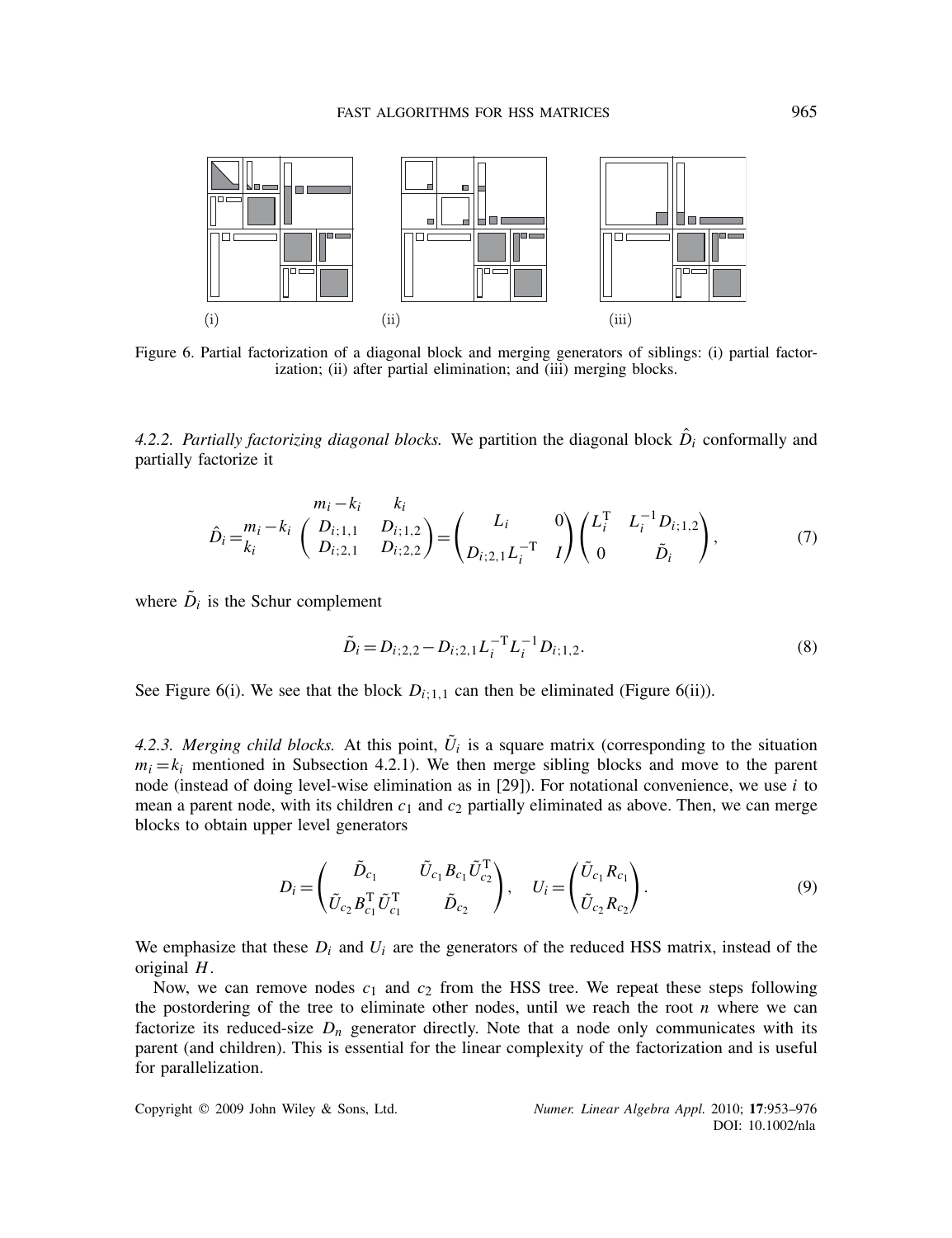*4.2.4. Algorithm and complexity.* We organize the steps in the following algorithm.

ALGORITHM 2 (*Generalized HSS Cholesky factorization*)

- 1. Let *H* be an SPD HSS matrix with *n* nodes in the HSS tree. Allocate space for a stack.
- 2. For each node  $i = 1, 2, ..., n-1$ 
	- (a) If *i* is a non-leaf node
		- (i) Pop  $\tilde{D}_{c_2}$ ,  $\tilde{U}_{c_2}$ ,  $\tilde{D}_{c_1}$ ,  $\tilde{U}_{c_1}$  from the stack, where  $c_1$ ,  $c_2$  are the children of *i*.
		- (ii) Obtain  $D_i$  and  $U_i$  with (9).
	- (b) Compress  $U_i$  with (5). Push  $\tilde{U}_i$  onto the stack.
	- (c) Update  $D_i$  with (6). Factorize  $\hat{D}_i$  with (7) and obtain the Schur complement  $\tilde{D}_i$  as in (8). Push  $\ddot{D}_i$  onto the stack.
- 3. For the root node *n*, form  $D_n$  and compute the Cholesky factorization  $D_n = L_n L_n^T$ .

# *Remark 1*

For each step, we can also replace the compression step (5) and the partial Cholesky factorization step (7) by a different process. That is, we first compute a full Cholesky factorization  $D_i = L_i L_i^T$ and then *QR* factorize  $L_i^{-1}U_i$ . This way,  $D_i$  is updated to an identity matrix and remains so that step (6) is avoided, which can save some work.

Note that the factors after the generalized Cholesky factorization include lower triangular matrices  $L_i$ , orthogonal transformations  $Q_i$  in the compressions, and applicable permutations  $P_i$ during the merge step. They together form the generalized HSS Cholesky factor. To clearly see the roles of these matrices in the actual factorization, we look at an example with three nodes in the tree. The off-diagonal compression and the partial diagonal factorization leads to

$$
H = \begin{pmatrix} Q_1 & 0 \\ 0 & Q_2 \end{pmatrix} \hat{L}_3 \begin{pmatrix} \begin{pmatrix} I & 0 \\ 0 & \tilde{D}_1 \end{pmatrix} & \begin{pmatrix} 0 & 0 \\ 0 & \tilde{U}_1 B_1 \tilde{U}_2^{\mathrm{T}} \end{pmatrix} \\ \begin{pmatrix} 0 & 0 \\ 0 & \tilde{U}_2 B_1^{\mathrm{T}} \tilde{U}_1^{\mathrm{T}} \end{pmatrix} & \begin{pmatrix} I & 0 \\ 0 & \tilde{D}_2 \end{pmatrix} \end{pmatrix} \hat{L}_3^{\mathrm{T}} \begin{pmatrix} Q_1^{\mathrm{T}} & 0 \\ 0 & Q_2^{\mathrm{T}} \end{pmatrix},
$$

where the notation *I* for identity matrices and 0 for zero matrices may have different sizes, and

$$
\hat{L}_3 = \text{diag}\left(\begin{pmatrix} L_1 & 0 \\ T_1 & I \end{pmatrix}, \begin{pmatrix} L_2 & 0 \\ T_2 & I \end{pmatrix}\right) \text{ with } T_1 = D_{1;2,1} L_1^{-T}, T_2 = D_{2;2,1} L_2^{-T}. \tag{10}
$$

The merge process then uses a permutation matrix  $P_3$  to bring together appropriate dense blocks to form  $D_3$  as shown in (9) (there is no  $U_3$  as there are only two bottom-level blocks here). Then another factorization step  $D_3 = L_3 L_3^T$  follows. Thus,

$$
H = L_H L_H^T \quad \text{with } L_H = Q_3 \hat{L}_3 P_3 \begin{pmatrix} I & 0 \\ 0 & L_3 \end{pmatrix}.
$$
 (11)

The matrix  $L_H$  is the actual generalized HSS Cholesky factor formed by  $\{L_i\}$ ,  $\{T_i\}$ ,  $\{Q_i\}$ , and {*Pi*}. This procedure is recursive and we can easily generalize the example. In addition, *Qi* and  $P_i$  can be stored in terms of (Householder) vectors and scalars (matrix dimensions), respectively.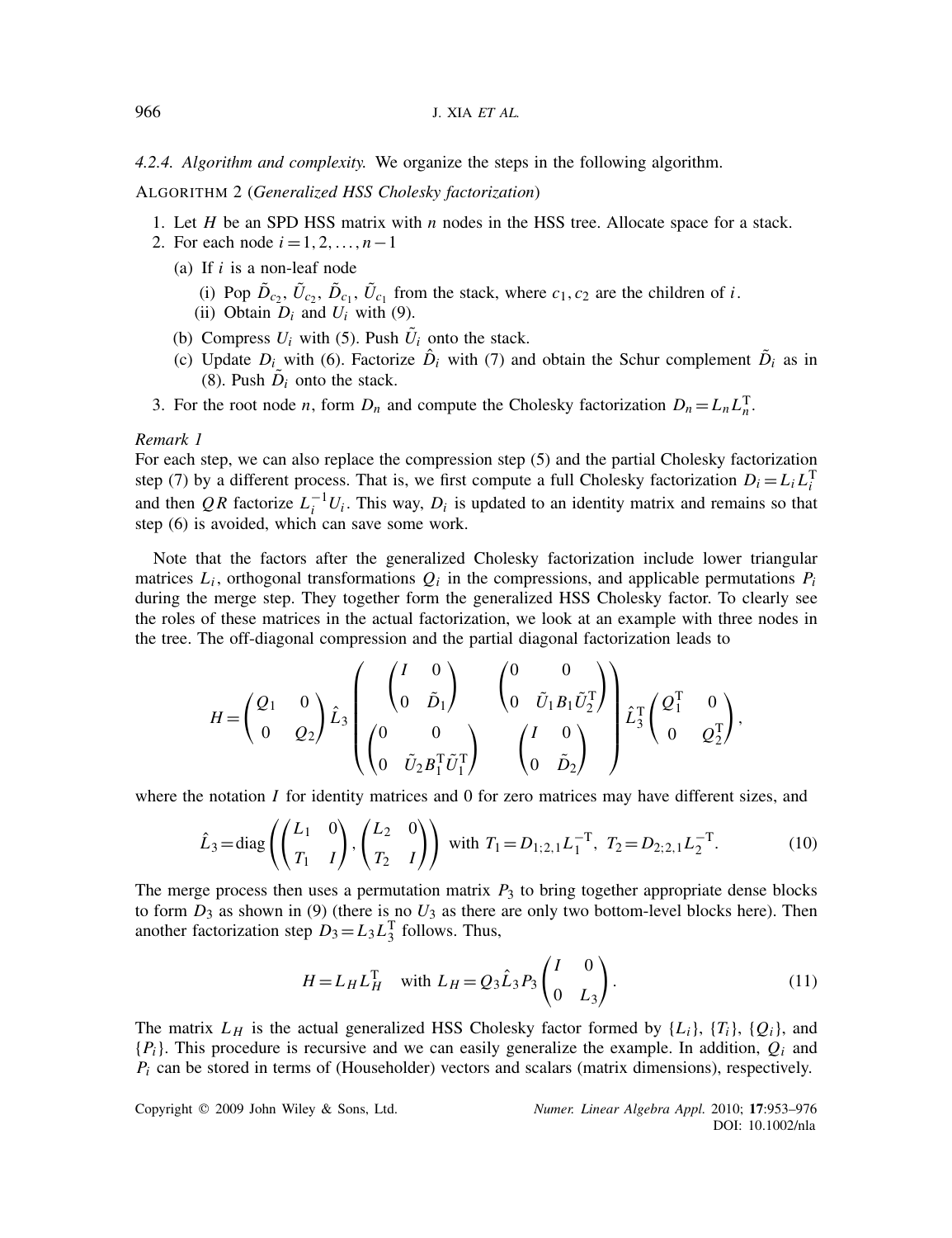| Operation                                                                       | <b>Flops</b>                            |
|---------------------------------------------------------------------------------|-----------------------------------------|
| Cholesky factorization of an $n \times n$ matrix                                | $n^3/3$                                 |
| Inverse of an $n \times n$ lower triangular matrix times an $n \times k$ matrix | $n^2k$                                  |
| <i>OR</i> factorization of an $m \times k$ tall matrix $(m \ge k)$              | $\frac{2k^2(m-\frac{k}{3})}{2nk(2m-k)}$ |
| Product of Q and an $m \times n$ vector                                         |                                         |
| Product of a general $m \times n$ matrix and an $n \times k$ matrix             | 2mnk                                    |

Table II. Flop counts of some basic matrix operations, with low-order terms dropped.

Table III. Sizes of the generators in Algorithm 2, where *i* and *j* are siblings.

| Generator |                  | 111              |                                       |
|-----------|------------------|------------------|---------------------------------------|
| Size      | $m_i \times k_i$ | $k_i \times k_p$ | $\times$ k <sub>i</sub><br>$\kappa_i$ |

The algorithm has linear complexity as shown in the following theorem.

# *Theorem 4.1*

Assume that an  $N \times N$  SPD matrix *H* is in compact HSS form with a full HSS tree. Moreover, assume that the bottom-level HSS block row dimensions are  $O(r)$ , where r is the HSS rank of *H*. Then the generalized Cholesky factorization of *H* with Algorithm 2 has complexity  $O(r^2N)$ flops.

# *Proof*

To show the complexity, we use the flop counts of some basic matrix operations as listed in Table II. They can be found, say, in [39, 40].

Consider node *i* of the HSS tree corresponding to each step *i* of Algorithm 2. Assume node *i* (except the root) has a sibling  $j$ , a parent  $p$ , and two children  $c_1$  and  $c_2$  if applicable. We further assume the  $U_i$  basis being compressed in (5) has dimension  $m_i \times k_i$ . Note that for a non-leaf *i*, the matrices  $D_i$  and  $U_i$  are generators of a reduced HSS matrix after an intermediate merge process (9), and is not a generator of the original  $H$ . This means, each  $U_i$  in the compression step (5) has row dimension  $m_i = O(r)$ . Also, let  $R_i$  and  $B_i$  have dimensions as indicated in Table III. Clearly, all  $k_i = O(r)$ .

The major operations in the factorization are as follows.

- For a non-leaf *i*, the merge step (9) needs four matrix-matrix products  $\tilde{U}_{c_1} B_{c_1}$ ,  $(\tilde{U}_{c_1} B_{c_1}) \tilde{U}_{c_2}^T$ ,  $\tilde{U}_{c_1}R_{c_1}$ , and  $\tilde{U}_{c_2}R_{c_2}$ , with costs  $2m_{c_1}k_{c_1}k_{c_2}$ ,  $2m_{c_1}k_{c_2}m_{c_2}$ ,  $2m_{c_1}k_{c_1}k_i$ , and  $2m_{c_2}k_{c_2}k_i$ , respectively.
- For each *i*, the compression *(QR)* step (5) costs  $2k_i^2(m_i \frac{k_i}{3})$ .
- For each *i*, the diagonal update (6) costs  $4m_i k_i (2m_i k_i)$  due to two products involving  $Q_i$ .
- For each *i*, the partial factorization in (7) costs  $\frac{1}{3}(m_i k_i)^3$ ,  $(m_i k_i)^2 k_i$ , and  $(m_i k_i)k_i^2$ , which are for factorizing the pivot block, updating the lower triangular part, and computing the Schur complement, respectively.

These counts are summarized in the third column of Table IV.

To simplify the calculations, we assume each bottom-level *Ui* has the same row dimension *m*. The counts are then simplified as in the third column of Table IV. The HSS tree has *N/m* leaf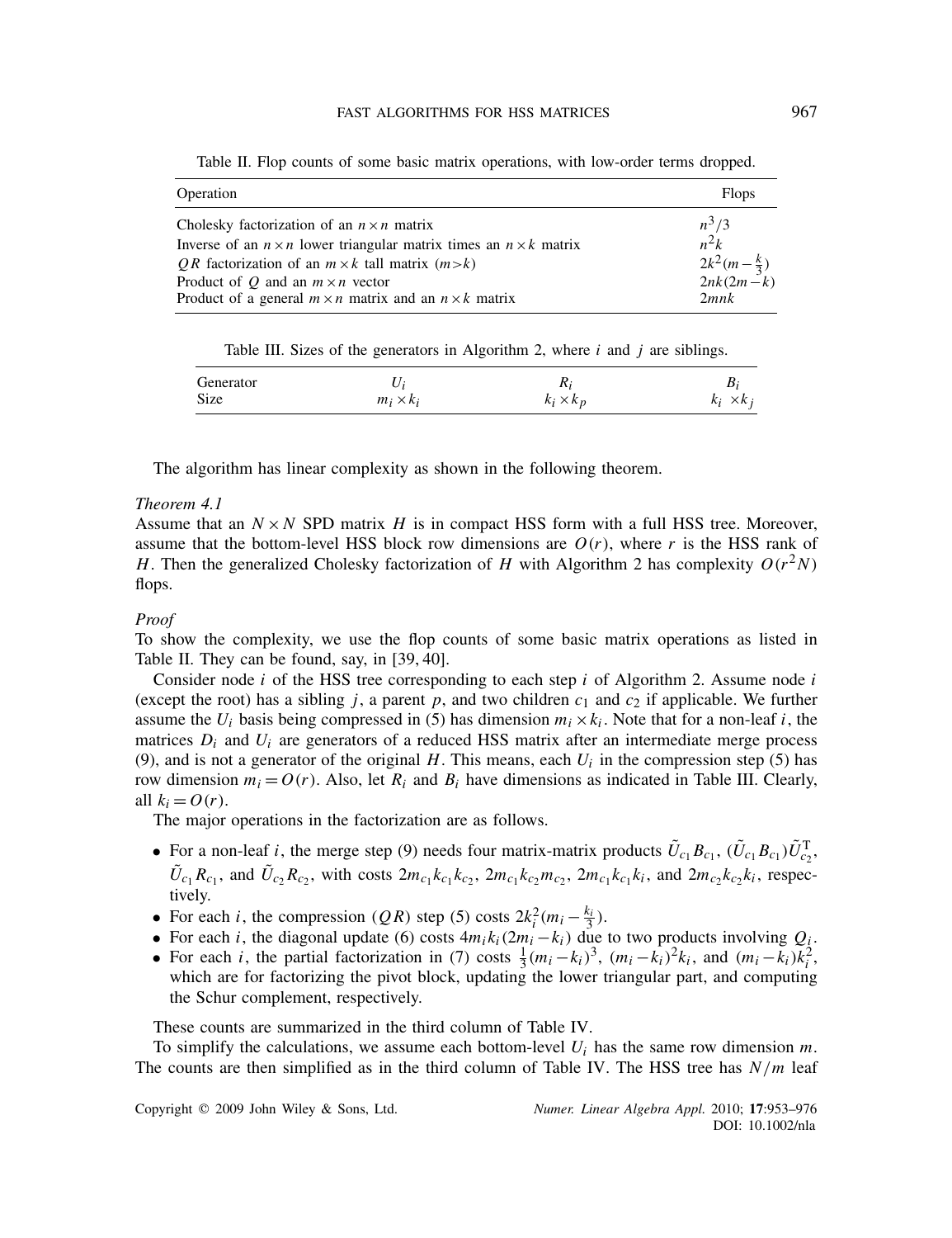| Node                 | Operation                                                                       | <b>Flops</b>                                                                                                                                                                                                                     |                                                   | Number of nodes  |
|----------------------|---------------------------------------------------------------------------------|----------------------------------------------------------------------------------------------------------------------------------------------------------------------------------------------------------------------------------|---------------------------------------------------|------------------|
| Leaf<br>node $i$     | Compression (5)<br>Diagonal update $(6)$<br>Factorization (7)                   | $2k_i^2(m_i - \frac{k_i}{3})$<br>$4m_i k_i (2m_i - k_i)$<br>$\frac{1}{3}(m_i-k_i)^3 + (m_i-k_i)^2k_i$<br>$+(m_i-k_i)k_i^2$                                                                                                       | $= O(mr^2)$<br>$=O(m^2r)$<br>$= O((m-r)^{3})$     | $\times N/m$     |
| Non-leaf<br>node $i$ | Merge step $(9)$<br>Diagonal update (6)<br>Compression (5)<br>Factorization (7) | $2(m_{c_1}k_{c_1}k_{c_2}+m_{c_1}k_{c_2}m_{c_2})$<br>$+m_{c_1}k_{c_1}k_i+m_{c_2}k_{c_2}k_i)$<br>$4m_i k_i (2m_i - k_i)$<br>$2k_i^2(m_i - \frac{k_i}{3})$<br>$\frac{1}{3}(m_i - k_i)^3 + (m_i - k_i)^2 k_i$<br>$+(m_i - k_i)k_i^2$ | $=O(r^3)$<br>$=O(r^3)$<br>$=O(r^3)$<br>$= O(r^3)$ | $\times (N/m-1)$ |

Table IV. Cost of generalized HSS Cholesky factorization (leading terms only).

Table V. Computation time (in seconds) of the generalized HSS Cholesky factorization and system solution (denoted NEW), when compared with DPOTRF, where  $\times$  means insufficient memory.

| Matrix size |                                            | 256                        | 512                        | 1024                       | 2048                        | 4096                        | 8192                         | 16384                      |
|-------------|--------------------------------------------|----------------------------|----------------------------|----------------------------|-----------------------------|-----------------------------|------------------------------|----------------------------|
| NEW         | <b>DPOTRF</b><br>Factorization<br>Solution | 0.074<br>0.068<br>0.003    | 0.765<br>0.076<br>0.006    | 11.339<br>0.104<br>0.013   | 105.068<br>0.172<br>0.029   | 845.855<br>0.280<br>0.054   | 6857.316<br>0.520<br>0.109   | $\times$<br>0.953<br>0.227 |
|             | Matrix size                                | 32768                      | 65 5 36                    | 131072                     | 262144                      | 524 288                     | 1 048 576                    |                            |
| NEW         | <b>DPOTRF</b><br>Factorization<br>Solution | $\times$<br>1.855<br>0.457 | $\times$<br>3.773<br>0.871 | $\times$<br>7.453<br>1.746 | $\times$<br>14.914<br>3.566 | $\times$<br>32.797<br>7.211 | $\times$<br>59.547<br>13.875 |                            |

nodes, and *N/m*−1 non-leaf nodes. Therefore, the total cost is

$$
[O(mr^{2}) + O(m^{2}r) + O((m-r)^{3})] \times \frac{N}{m} + O(r^{3}) \times \frac{N}{m} = O(r^{2}N),
$$
 as  $m = O(r)$ .

Numerical experiments for the algorithm are displayed in Table V of Subsection 4.4 together with system solution results.

### *4.3. HSS linear system solver with the generalized HSS Cholesky factor*

After we compute generalized Cholesky HSS factorization, we can solve HSS systems with substitutions. Assume we solve the system  $Hx = b$ , where  $H = L_H L_H^T$  and the generalized Cholesky factor  $L_H$  is formed by  $\{L_i\}$ ,  $\{T_i\}$ ,  $\{Q_i\}$ ,  $\{P_i\}$  as obtained in Algorithm 2. Just like the traditional triangular system solution, our new HSS solver also has two stages, forward substitution and backward substitution, for the following two systems, respectively

$$
L_H y = b,\t\t(12)
$$

$$
L_H^{\mathrm{T}} x = y. \tag{13}
$$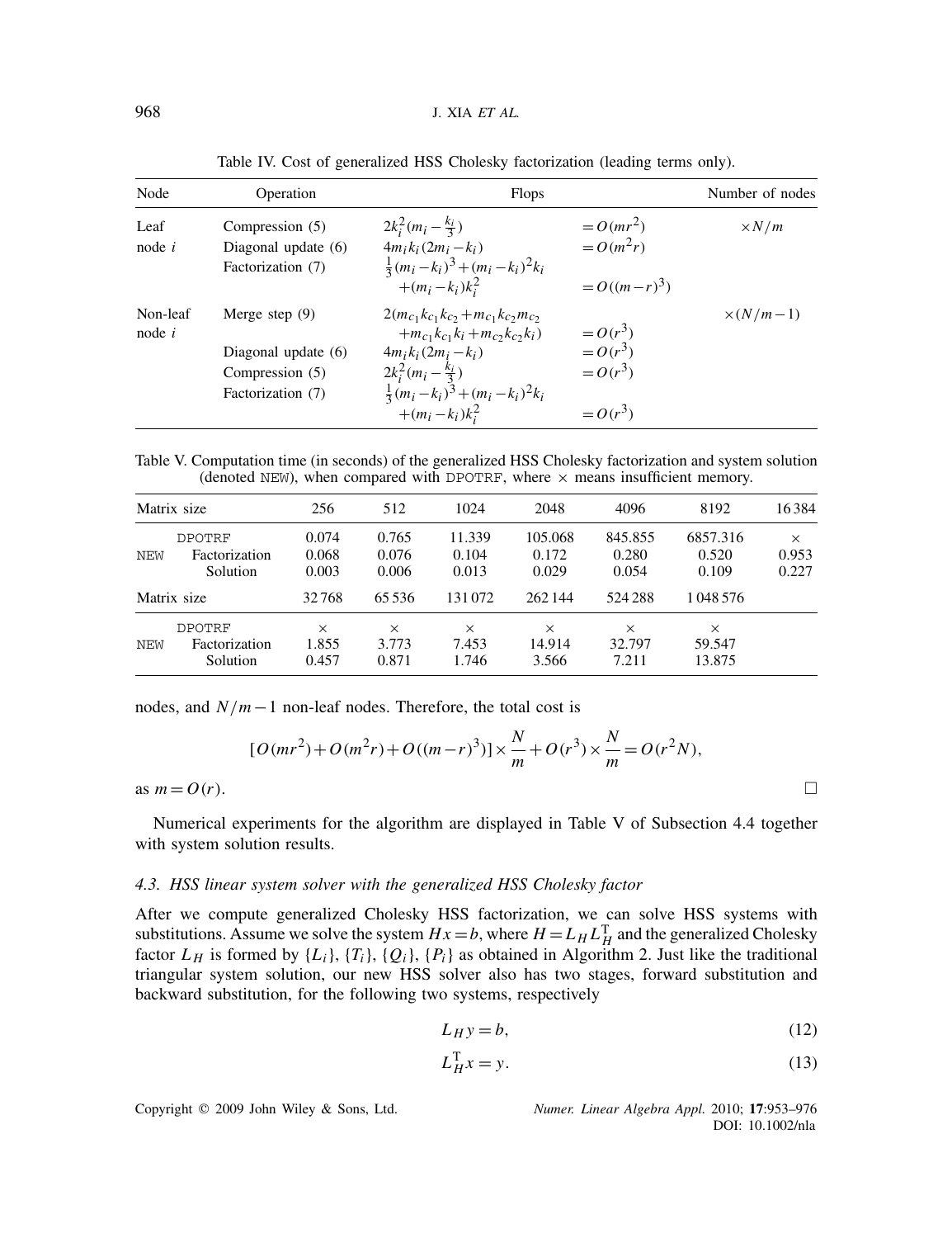Here, the substitutions are done along the HSS tree, following the postordering (or bottom-up, forward) and reverse-postordering (or top-down, backward) traversals, respectively.

*4.3.1. Forward substitution.* We solve (12) first. If we have, say, an explicit expression like (11), then we can explicitly write

$$
y = \begin{pmatrix} I & 0 \\ 0 & L_3^{-1} \end{pmatrix} P_3^{\mathrm{T}} \hat{L}_3^{-1} \begin{pmatrix} Q_1^{\mathrm{T}} & 0 \\ 0 & Q_2^{\mathrm{T}} \end{pmatrix} b \tag{14}
$$

which involves matrix–vector multiplications and standard triangular system solution. But in general, we do this implicitly with the HSS factorization tree whose structure has good data locality. The solution vector *y* is obtained in the following way.

We use the space of *b* for *y*. First, partition *b* conformally according to the bottom-level block sizes or the partition sequence  ${m_i}$ . Denote the vector pieces by  ${y_i}$ . Associate  $y_i$  with each leaf *i*.

Next, apply  $Q_i^T$  to  $y_i$  (see (14))

$$
\hat{y}_i = Q_i^{\mathrm{T}} y_i = \frac{m_i - r_i}{r_i} \left( \frac{\hat{y}_{i;1}}{\hat{y}_{i;2}} \right),
$$

where  $\hat{y}_i$  is partitioned according to (5) and (7). Then, we solve for

$$
\tilde{y}_i = \begin{pmatrix} L_i & 0 \\ T_i & I \end{pmatrix}^{-1} \hat{y}_i = \begin{pmatrix} \tilde{y}_{i;1} \\ \hat{y}_{i;2} - T_i \tilde{y}_{i;1} \end{pmatrix} \equiv \frac{m_i - r_i}{r_i} \begin{pmatrix} \tilde{y}_{i;1} \\ \tilde{y}_{i;2} \end{pmatrix},
$$
\n(15)

where  $\tilde{y}_{i;1} = L_i^{-1} \hat{y}_{i;1}$ . The vector piece  $y_i$  is now replaced by  $\tilde{y}_{i;1}$ , and  $\tilde{y}_{i;2}$  is passed to the parent node *p* of *i*. That is,  $\tilde{y}_{i:2}$  is the contribution from *i* to *p*. Thus, if *i* and *j* are the left and right children of *p*, respectively, then essentially

$$
y_p = \begin{pmatrix} \tilde{y}_{i;2} \\ \tilde{y}_{j;2} \end{pmatrix}.
$$

The formation of  $y_p$  eventually finishes the operation

$$
P_p^{\mathrm{T}}\left(\begin{matrix} \tilde{\mathrm{y}}_i \\ \tilde{\mathrm{y}}_j \end{matrix}\right)
$$

(see (14)). Note that no extra storage is necessary for  $y_p$  as it can use the original storage of its child solution vector pieces  $y_i$  and  $y_j$ , except that pointers are used for the locations.

We repeat this procedure along the postordering HSS factorization tree, until finally, for the root node *n* we are ready to apply  $L_n^{-1}$  to the generated *y<sub>n</sub>*. All solution vector pieces are stored in the space of *b*, and at the end of the procedure *b* is transformed into *y*.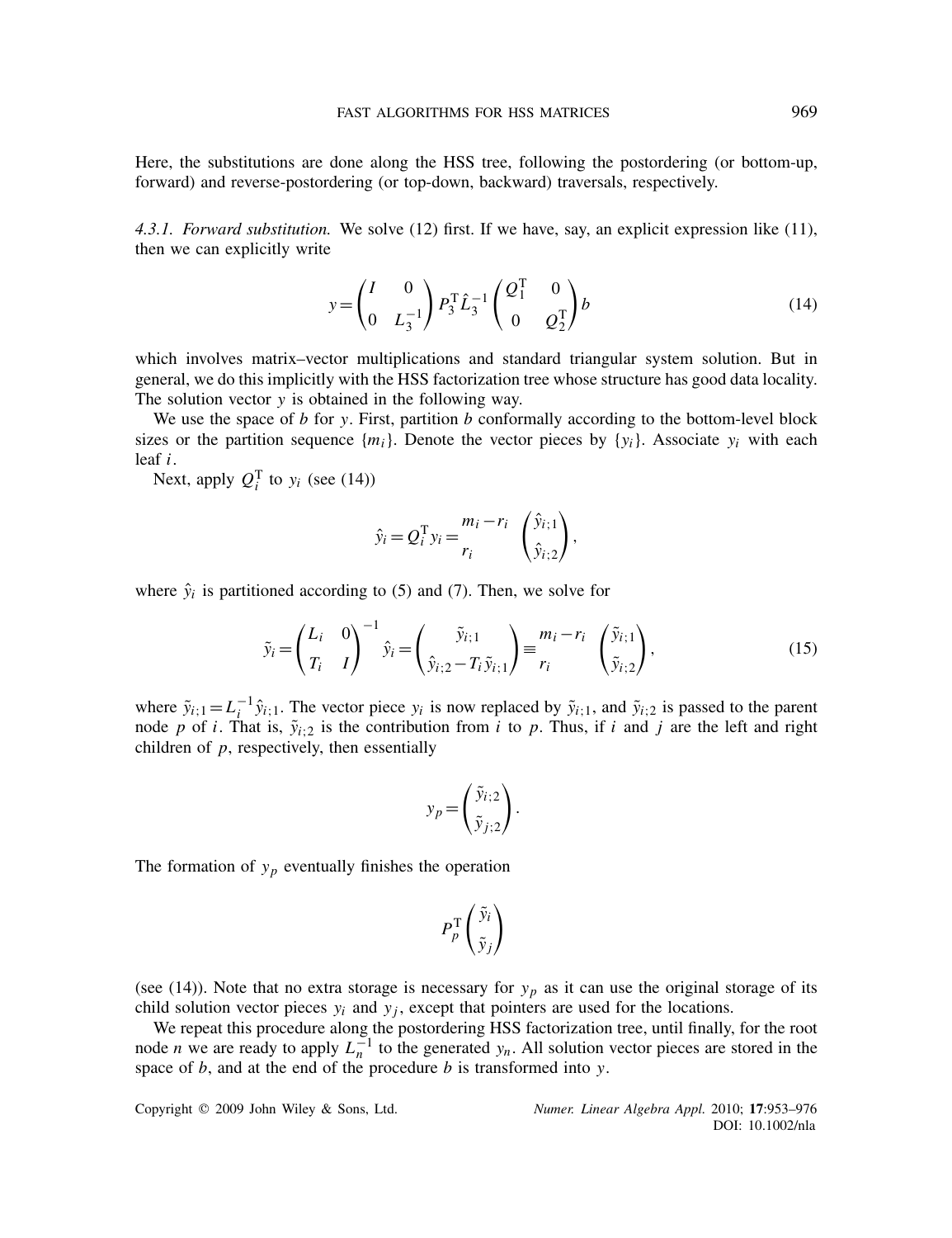*4.3.2. Backward substitution.* In this stage, we solve (12). Associate with each node of the HSS factorization tree a solution piece  $x_i$  which is initially  $y_i$ . For the root *n*, we first get

$$
x_n = L_n^{-T} y_n \equiv \frac{m_{c_1} - r_{c_1}}{m_{c_2} - r_{c_2}} \left(\frac{\hat{x}_{c_1}}{\hat{x}_{c_2}}\right),
$$

where the partition essentially applies the permutation  $P_n$ . Next for each node  $i \lt n$ , compute

$$
\tilde{x}_i = \begin{pmatrix} L_i & 0 \\ T_i & I \end{pmatrix}^{-T} \begin{pmatrix} y_i \\ \hat{x}_i \end{pmatrix} = \begin{pmatrix} L_i^{-T} (y_i - T_i^T \hat{x}_i) \\ \hat{x}_i \end{pmatrix},
$$
\n(16)

where  $\hat{x}_i$  is inherited from *p*, the parent of *i*. Now set  $x_i = Q_i \tilde{x}_i$ . The formation of  $x_i$  is then completed. Partition  $x_i$  according to the children  $\hat{c}_1$  and  $\hat{c}_2$  of *i* as

$$
x_i = \frac{m_{\hat{c}_1} - r_{\hat{c}_1}}{m_{\hat{c}_2} - r_{\hat{c}_2}} \left(\frac{\hat{x}_{\hat{c}_1}}{\hat{x}_{\hat{c}_2}}\right).
$$

Then, the procedure repeats along the reverse postordering of the HSS factorization tree.

After the backward substitution, the vector *y* is transformed into the solution *x*. That is, by using *b* as the solution storage, it automatically becomes *x* after the two substitutions. If *H* is a compact  $N \times N$  HSS matrix with HSS rank r, it is easy to verify that the cost of the above solver is  $O(rN)$ . Therefore, the overall complexity for solving  $Hx = b$  is linear in N.

### *4.4. Performance of the generalized Cholesky factorization and system solution*

We implement the generalized HSS Cholesky factorization and solution algorithms in Fortran 90 and test them on some nearly random SPD HSS matrices with sizes from 256 to 1,048,576. These matrices have small HSS ranks *r*, and the bottom HSS block rows have the same row dimension *m*. For convenience, we choose  $m \equiv 2r$  so that the factorization associated with each node starts with a compression step instead of merging. Results for  $m = 16$  are reported. We ran the code on a Sun UltraSPARC-II 248 Mhz server. The CPU timing is shown in Table V. We also include the timing for the standard Cholesky factorization routine, DPOTRF from LAPACK [41], applied to the original dense matrices. The results are consistent with the complexity. The HSS algorithm is also memory efficient. The generalized HSS Cholesky factors are then used to solve linear systems. The timing is also included in Table V.

Now, we consider the stability of the overall procedure for solving SPD HSS systems using the generalized HSS factorization and solution. This overall procedure has similar stability as the solver in [29], that is, it is stable when  $\|R_i\| < 1$  for a submultiplicative norm. We can verify that the construction algorithm in Section 3 provides HSS matrices satisfying this condition for the 2-norm. The claimed stability is due to the use of orthogonal and triangular transformations. For some test matrices in Table V, we report the experimental backward errors in Table VI, which indicate the backward stability of the overall procedure.

### *4.5. Comparison with the implicit U LV solver in* [*29*]

Both the generalized HSS factorization Algorithm 2 and the implicit *ULV* algorithm in [29] (denoted Implicit *ULV*) are based on partial factorizations and off-diagonal compressions.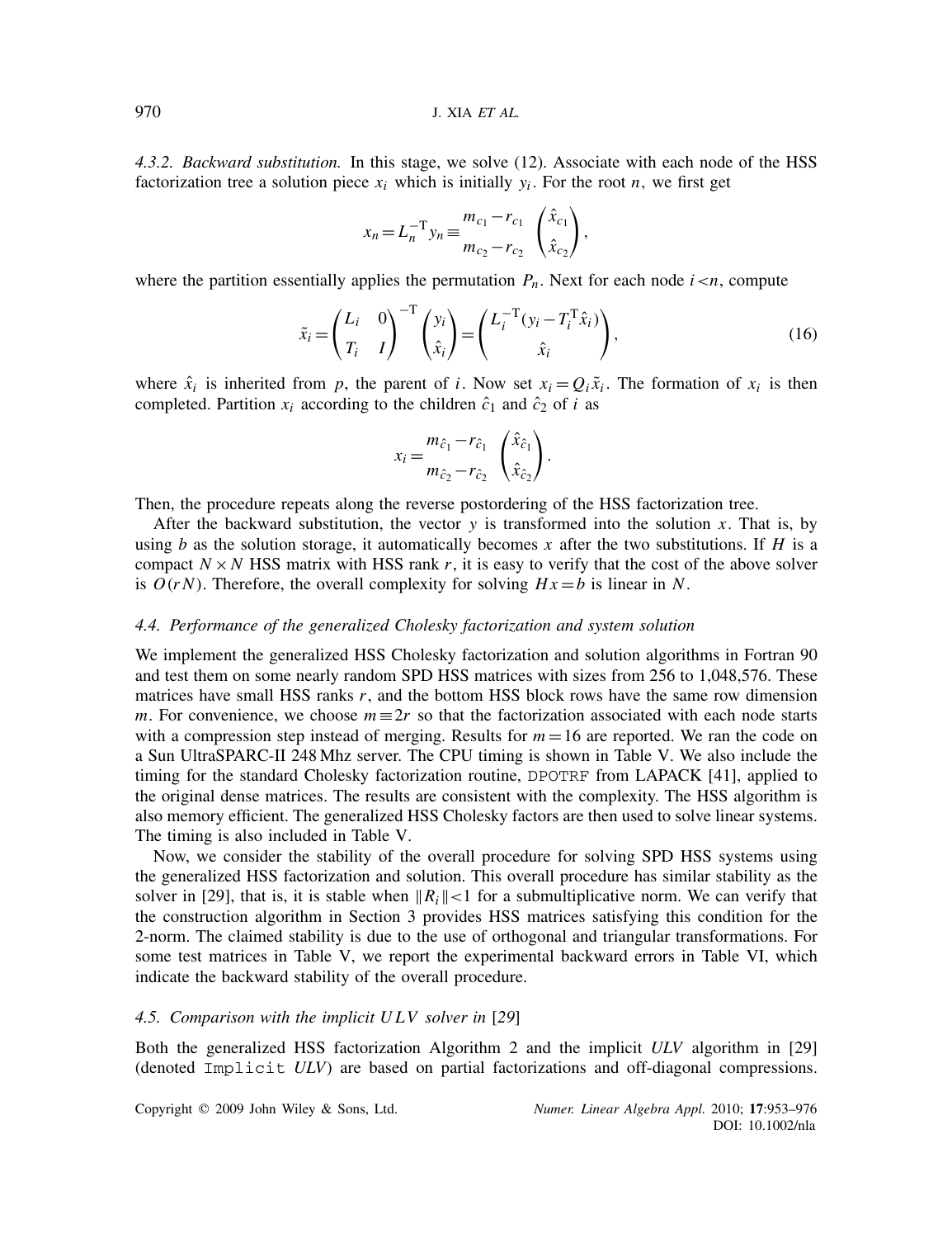| Matrix size                                                            | 256  | 512  | 1024 | 2048 | 4096 |
|------------------------------------------------------------------------|------|------|------|------|------|
| $\ Hx-b\ _1$<br>$\varepsilon_{\text{mach}}(\ H\ _1 \ x\ _1 + \ b\ _1)$ | 0.38 | 0.47 | 0.39 | 0.53 | 0.62 |

Table VI. Backward errors of the generalized HSS solver corresponding to Table V.

Table VII. Computational costs *(*flops*/N)* of the generalized HSS Cholesky factorization and system solution (denoted NEW), when compared with the implicit *ULV* solver in [29] (denoted Implicit *ULV*), where *N* is the order of each HSS matrix  $\tilde{F}$ .

| N                      |     |                                           | 560                         | 1023                       | 1477                       | 2777                       | 4249                       | 6143                       | 10038                      |
|------------------------|-----|-------------------------------------------|-----------------------------|----------------------------|----------------------------|----------------------------|----------------------------|----------------------------|----------------------------|
| $rac{\text{flops}}{N}$ | NEW | Implicit ULV<br>Factorization<br>Solution | 1.37E5<br>4.41 E4<br>1.24E3 | 1.48E5<br>4.73E4<br>1.32E3 | 1.53E5<br>4.88E4<br>1.35E3 | 1.57E5<br>4.99E4<br>1.37E3 | 1.59E5<br>5.04E4<br>1.38E3 | 1.60E5<br>5.07E4<br>1.39E3 | 1.61E5<br>5.09E4<br>1.39E3 |

Although these two algorithms both have linear complexity for compact HSS matrices, there are some major differences between them.

- 1. Implicit *ULV* uses level-wise traversal of the HSS tree. On the other hand, Algorithm 2 uses local traversal of the HSS tree following the postordering, and all the operations are done with local communications between nodes and their parents (see the loop in Algorithm 2). The new algorithm thus has better data locality, and is easier to implement and analyze in general.
- 2. Implicit *ULV* is designed to work on general (nonsymmetric) matrices and does not specifically preserve symmetry for symmetric problems. In terms of the detailed total flop counts, Implicit *ULV* costs about  $46r^2N$  flops, with an assumption  $m=2r$  [29]. Under the same assumption, Algorithm 2 with the idea in Remark 1 costs no more than  $20r^2N$ flops.
- 3. In system solutions, there is also a major difference in updating the right-hand side vector *b* after the partial factorization of a diagonal block. When the generalized HSS Cholesky factor is used in system solution, the update of *b* is only done through local communication between a node and its parent. See (15) and (16). On the other hand, Implicit *ULV* uses an HSS matrix–vector multiplication algorithm to update the right-hand side. This could involve all the rest uneliminated variables. This multiplication algorithm needs to be carefully implemented to reuse information at different levels. Otherwise, the total complexity can be more than  $O(N)$ . See [29] for more details.
- 4. Moreover, for systems with many right-hand sides, the new explicit algorithm is even more efficient, because the solution stage is usually much faster than the one-time factorization stage. Thus, when used as preconditioners, the new algorithm is especially more efficient than Implicit *ULV*.

A numerical comparison of the two algorithms is given in Table VII of the next section in terms of a practical application.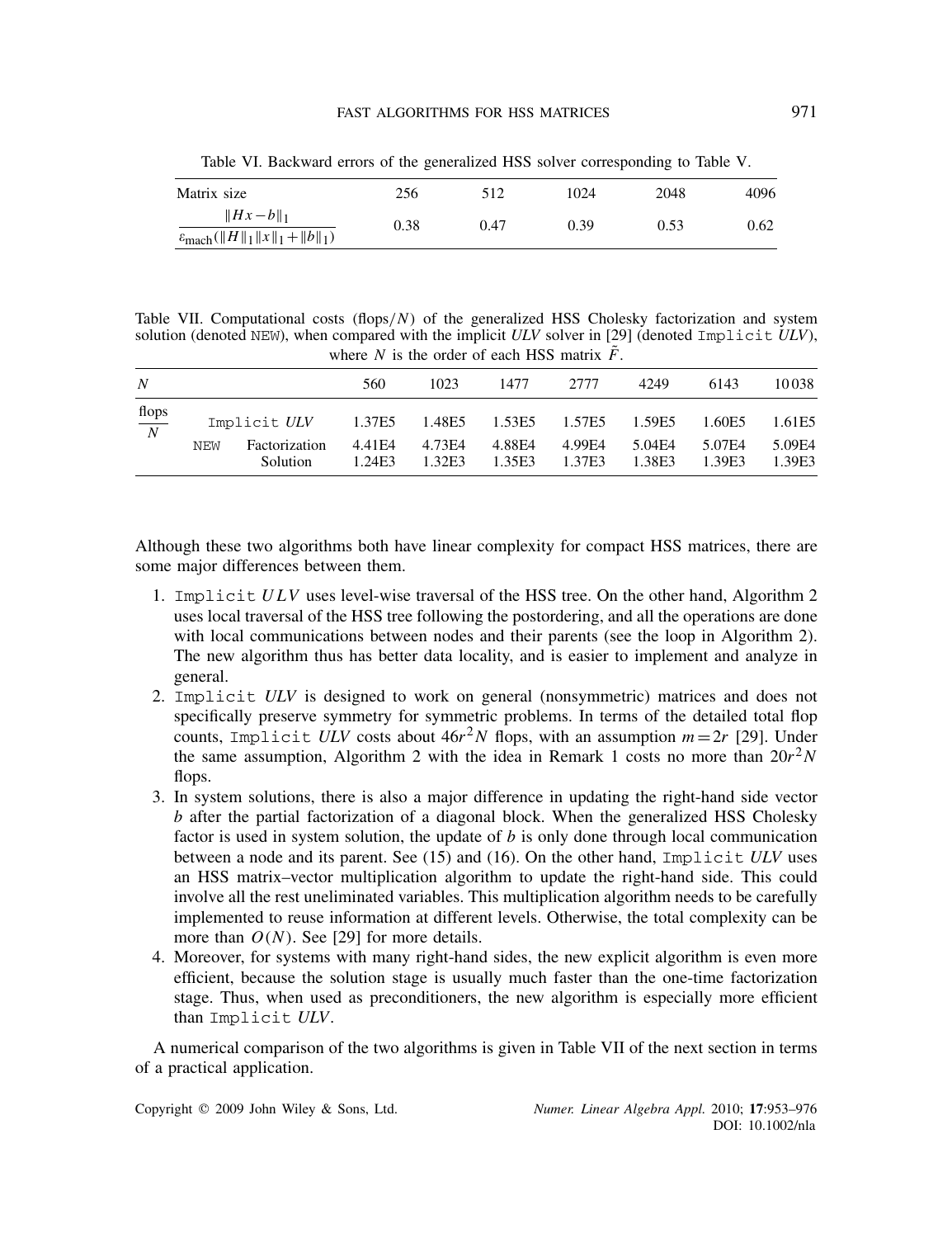# 972 J. XIA *ET AL.*

# 5. APPLICATIONS

The algorithms developed in this work can be applied to dense matrices in more complicated problems and to quickly obtain approximate solutions or to precondition difficult problems. As an example, the generalized HSS Cholesky algorithm is used to factorize dense Schur complements in the direct solution of some sparse discretized PDEs [15]. The main idea of the solver in [15] is as follows.

First, it has been noticed that during the direct factorization of some discretized PDEs like elliptic equations, the fill-in has the low-rank property  $[12–14, 34, 35]$ . Thus, we can approximate the intermediate dense matrices by HSS matrices [15].

Second, this low-rank property can be revealed by organizing the factorization carefully. The discretized matrix is first ordered to reduce fill-in, which corresponds to the reordering of the mesh points in the discretization. Nested dissection [42] is used in [15], and the mesh points are recursively put into different levels of separators. These separators are then eliminated bottom up. The elimination is conducted with a supernodal version of the multifrontal method [43–45]. All separators are ordered following an assembly tree. The multifrontal method reorganizes the overall sparse elimination into partial factorizations of many smaller dense intermediate matrices called *frontal matrices*. The Schur complement from the partial factorization of a frontal matrix is called an *update matrix*. Following the traversal of the assembly tree, lower level update matrices are assembled (called *extend-add*) into the parent frontal matrix in the tree.

Thus, when the multifrontal method is used to solve those discretized PDEs with the low-rank property, the intermediate frontal and update matrices can be approximated by HSS matrices. At certain elimination level, simple HSS approximations are constructed with Algorithm 1. At later elimination levels, the HSS form frontal and update matrices are obtained with recursive accumulation. The partial factorizations and extend-add operations are then done in HSS forms. This leads to a structured approximate multifrontal method, as illustrated in Figure 7. Such a structured multifrontal method reduces the factorization cost from  $O(n^{3/2})$  to nearly  $O(rn)$ , and the storage from  $O(n \log n)$  to  $O(n \log r)$ , where r is the maximum of all applicable HSS ranks, and *n* is size of the sparse matrix.

For problems such as elliptic equations and linear elasticity equations in 2D domains, the low-rank property has been observed and leads to efficient direct-structured factorization [15].



Figure 7. Illustration of the structured multifrontal method in [15], where *F* and *U* represent HSS form frontal and update matrices, respectively, a solid dark arrow represents the partial factorization, and a broken arrow represents the pass of child contributions to the parent along the assembly tree.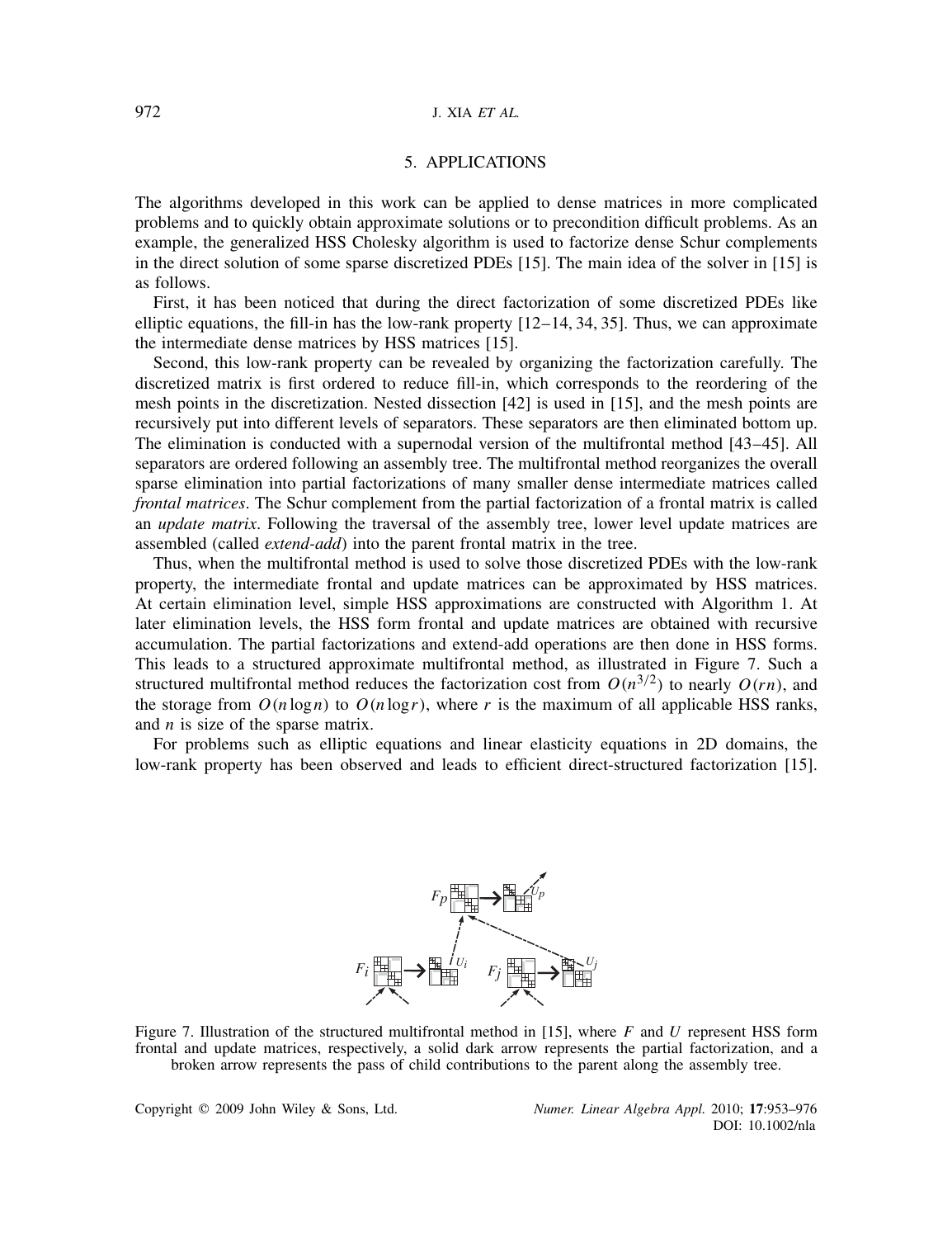Table VIII. Preconditioning a system  $Fx = b$  with  $\tilde{F}$  from Table VII and  $N = 6143$ , where a relative residual accuracy 10−<sup>16</sup> is used, and the storage means the number of double precision nonzero entries.

|                  | Dense $F$                  |         | With $\tilde{F}$ as the preconditioner |        |  |
|------------------|----------------------------|---------|----------------------------------------|--------|--|
| Storage          | Storage of $F$             | 3.77E7  | Storage of $F$                         | 2.12E6 |  |
|                  | Cost of $F$ times a vector | 7.55E7  | Cost of preconditioning by $F$         | 8.52E6 |  |
| Solving $Fx=b$   | Number of CG iterations    | 1375    | Number of PCG iterations               | 96     |  |
|                  | Total CG cost              | 1.04E11 | Total PCG cost                         | 8.07E9 |  |
| Condition number | $\kappa_2(F)$              | 7.89E8  | $\kappa_2(\tilde{F}^{-1}F)$            | 1.70E2 |  |

Here, we do not show the details of factorizing those 2D examples, and instead, we consider the preconditioning of an ill-conditioned 3D problem with a large jump in the coefficient [46]

$$
-\nabla \cdot (a\nabla u) = f \text{ in } \Omega = (-1, 1)^3 \equiv (-1, 1) \times (-1, 1) \times (-1, 1),
$$
  
\n
$$
u = g_D \text{ on } \Gamma_D, \quad u = g_N \text{ on } \Gamma_N,
$$
  
\n
$$
a(x) = 1 \text{ if } x \in (-0.5, 0)^3 \text{ or } (0, 0.5)^3, \quad a(x) = \varepsilon \text{ otherwise},
$$
\n(17)

where  $\Gamma_D$  and  $\Gamma_N$  are Dirichlet and Neumann boundaries, respectively, and appropriate boundary conditions are defined as in [46]. When the parameter  $\varepsilon$  is small, classical iterative methods including multigrid deteriorate quickly. Here we use  $\varepsilon = 10^{-7}$ . The problem is discretized by an adaptive finite element method in the package *i*FEM [47].

As the current paper focuses on dense HSS operations, we demonstrate the performance of the generalized HSS Cholesky factorization and solution algorithms in preconditioning intermediate matrices in the multifrontal method for solving (17). Each exact frontal matrix *F* corresponding to the last separator in nested dissection is calculated and is used as our model matrix. *F* is dense and does not necessarily have significant low-rank property. Thus, we construct an HSS approximation matrix  $\ddot{F}$  by manually setting an upper bound  $r$  for the numerical ranks during the off-diagonal compression. In the following tests,  $r$  is about 50, and so are the bottom-level HSS block row dimensions. Then, HSS factorizations and solutions are tested on these HSS matrices  $\ddot{F}$ .

Both the implicit *ULV* solver in [29] and the generalized HSS factorization*/*solution are used to solve the HSS systems. See Table VII for the computational costs. Flop counts instead of timing are used when only a Matlab code for the implicit *ULV* solver in [29] is available. The Matlab timing results compare similarly. On the other hand, the Fortran timing of our new algorithms is illustrated for another example in Table V. The flop counts are roughly certain constants times *N*. Furthermore, the generalized HSS factorization*/*solution algorithms are more efficient than the implicit *ULV* solver.

We then consider the effectiveness of precondition *F* with  $\tilde{F}$ . For  $N = 6143$ , Table VIII lists some statistics of using  $\bar{F}$  (in its factorized form) as a preconditioner in the conjugate gradient method (CG) for solving  $Fx = b$ . The preconditioned matrix has significantly better condition.

This example is used to illustrate the potential of our HSS algorithms for difficult problems. In future work, we expect to conduct more comprehensive comparisons with other advanced solvers, and to exploit the possibility of direct solutions of complicated 3D problems with HSS techniques. Moreover, the reader is referred to [15] for more details on the structured multifrontal method using HSS matrices.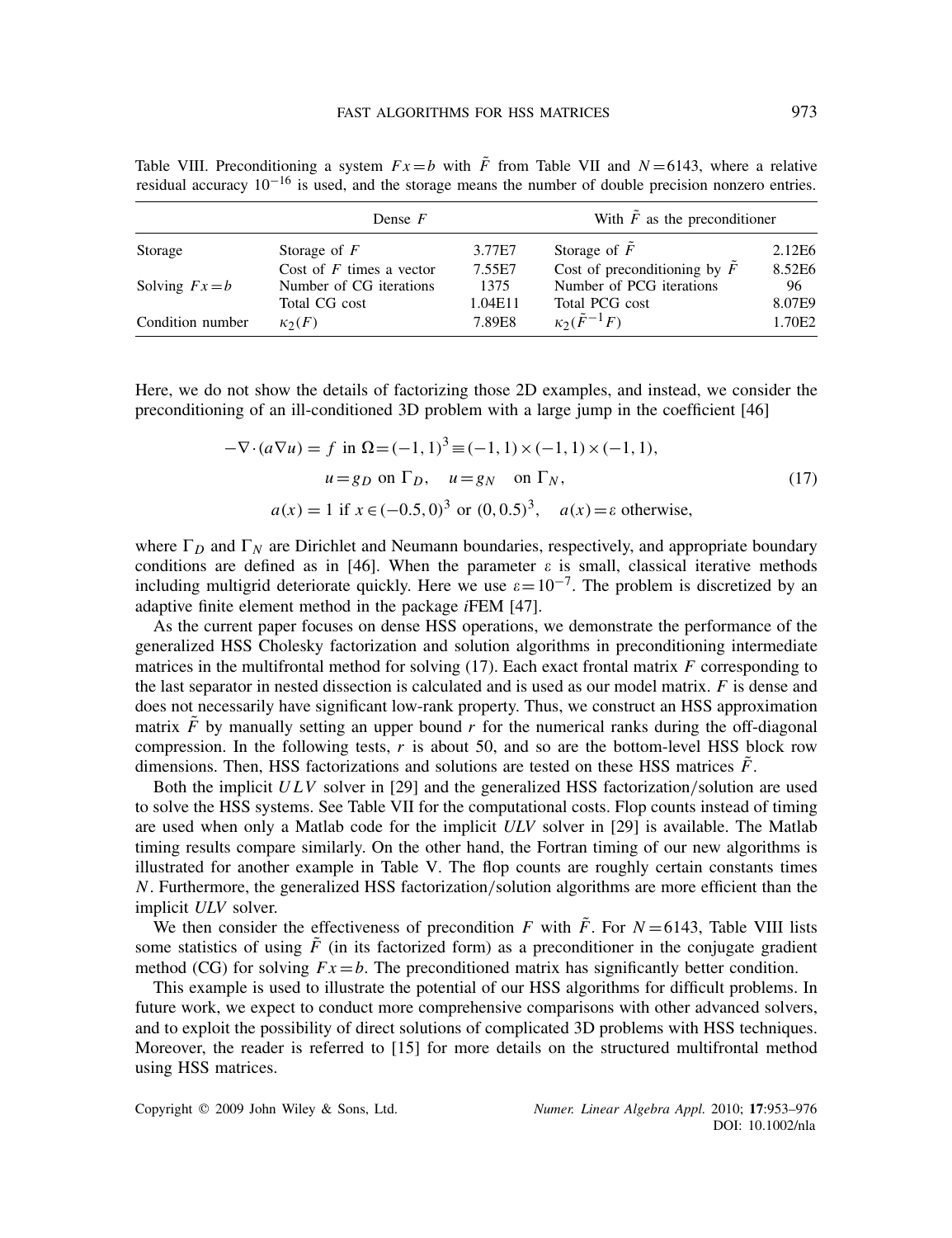# 974 J. XIA *ET AL.*

# 6. CONCLUDING REMARKS

We present generalizations of HSS representations and some new HSS algorithms in this work. Existing work involving HSS matrices in [1, 2, 29, 30] can potentially benefit from the simplified HSS representation. Furthermore, the new HSS generation and matrix factorization algorithms have better performance than existing ones. These new algorithms have been used in a nearly linear complexity direct solver for sparse-discretized PDEs [15]. Together with additional HSS algorithms in [2, 15], an entire set of HSS operations can be defined. These HSS operations are useful for many other problems where semiseparable structures can be used or the low-rank property exists. In addition, existing rank-structured methods for problems such as Toeplitz systems [3] and companion eigenproblems [7] can be possibly improved by using this work to obtain better performance and scalability.

#### ACKNOWLEDGEMENTS

The authors are very grateful to the anonymous referees for their valuable comments. The authors would also like to thank Long Chen for some test codes and data. The work of Ming Gu was supported in part by NSF grants CCF-0515034 and CCF-0830764.

### **REFERENCES**

- 1. Chandrasekaran S, Gu M, Lyons W. A fast adaptive solver for hierarchically semiseparable representations. *CALCOLO* 2005; **42**:171–185.
- 2. Chandrasekaran S, Gu M, Pals T. Fast and stable algorithms for hierarchically semi-separable representations. *Technical Report*, Department of Mathematics, University of California, Berkeley, 2004.
- 3. Chandrasekaran S, Gu M, Sun X, Xia J, Zhu J. A superfast algorithm for Toeplitz systems of linear equations. *SIAM Journal on Matrix Analysis and Applications* 2007; **29**:1247–1266.
- 4. Delvaux S, Van Barel M. A QR-based solver for rank structured matrices. *SIAM Journal on Matrix Analysis and Applications* 2008; **30**:464–490.
- 5. Chandrasekaran S, Dewilde P, Gu M, Pals T, Sun X, van der Veen AJ, White D. Fast stable solvers for sequentially semi-separable linear systems of equations and least squares problems. *Technical Report*, University of California, Berkeley, CA, 2003.
- 6. Bini DA, Gemignani L, Pan VY. Fast and stable QR eigenvalue algorithms for generalized companion matrices and secular equations. *Numerische Mathematik* 2005; **100**:373–408.
- 7. Chandrasekaran S, Gu M, Xia J, Zhu J. A fast QR algorithm for companion matrices. *Operator Theory*: *Advances and Applications*, vol. 179. Birkhäuser: Basel, 2007; 111-143.
- 8. Eidelman Y, Gohberg I, Olshevsky V. The QR iteration method for Hermitian quasiseparable matrices of an arbitrary order. *Linear Algebra and its Applications* 2005; **404**:305–324.
- 9. Laub AJ, Xia J. Statistical condition estimation for the roots of polynomials. *SIAM Journal on Scientific Computing* 2008; **31**:624–643.
- 10. Laub AJ, Xia J. Fast condition estimation for a class of structured eigenvalue problems. *SIAM Journal on Matrix Analysis and Applications* 2009; **30**:1658–1676.
- 11. Van Barel M, Vandebril R, Mastronardi N, Delvaux S, Vanberghen Y. Rank structured matrix operations. *Workshop on State-of-the-Art in Scientific and Parallel Computing, PARA06*, Umea, Sweden, June 2006.
- 12. Bebendorf M, Hackbusch W. Existence of  $\mathcal{H}$ -matrix approximants to the inverse FE-matrix of elliptic operators with *L*∞-Coefficients. *Numerische Mathematik* 2003; **95**:1–28.
- 13. Grasedyck L, Kriemann R, Le Borne S. Parallel black box domain decomposition based *H*-LU preconditioning. *Technical Report 115*, Max Planck Institute for Mathematics in the Sciences, Leipzig, 2005.
- 14. Grasedyck L, Kriemann R, Le Borne S. Domain-decomposition based *H*-LU preconditioners. In *Domain Decomposition Methods in Science and Engineering XVI*, Widlund OB, Keyes DE (eds). Lecture Notes in Computational Science and Engineering, vol. 55. Springer: Berlin, 2006; 661–668.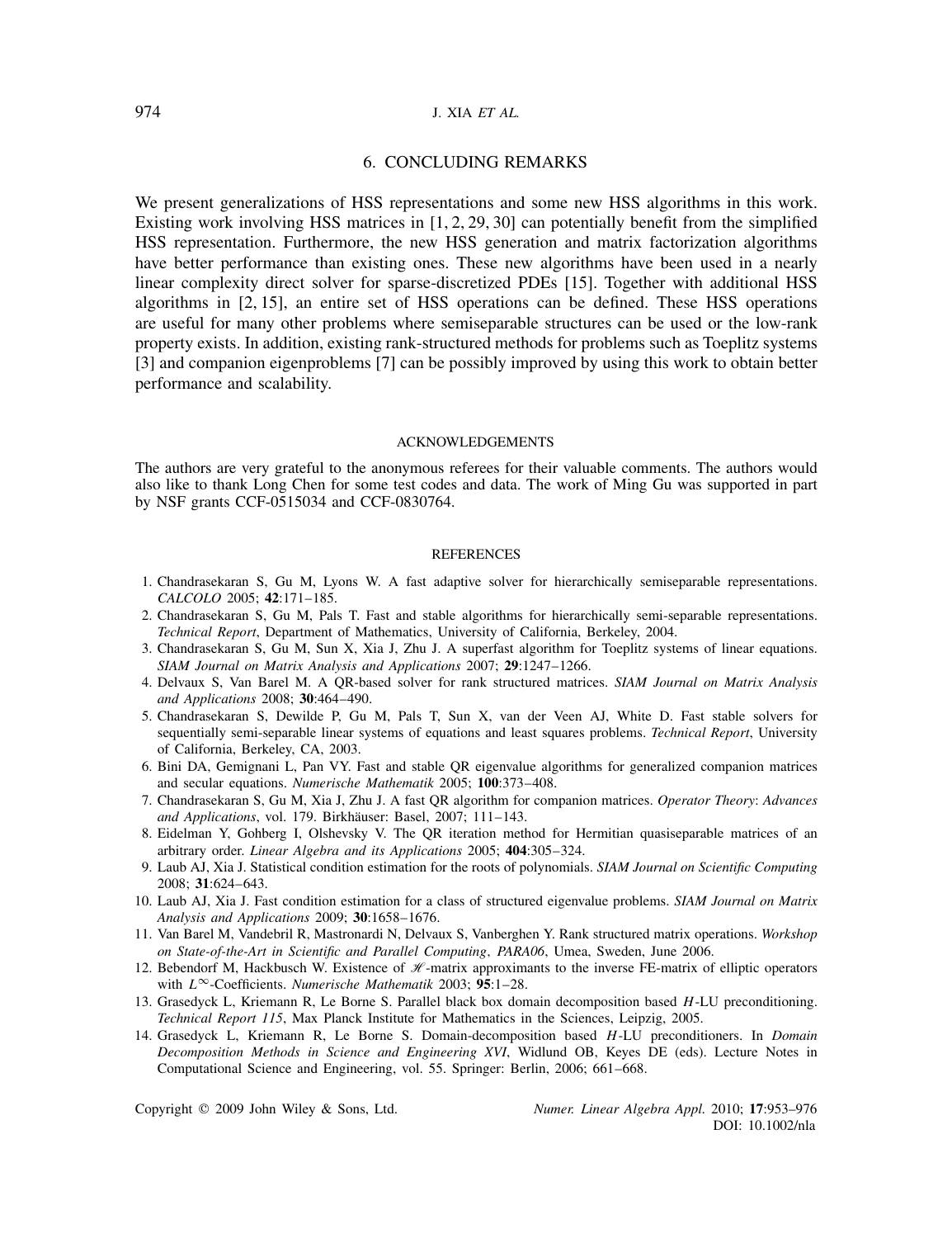- 15. Xia J, Chandrasekaran S, Gu M, Li XS. Superfast multifrontal method for structured linear systems of equations. *SIAM Journal on Matrix Analysis and Applications* 2009; **31**:1382–1411.
- 16. Gohberg I, Kailath T, Koltracht I. Linear complexity algorithms for semiseparable matrices. *Integral Equations and Operator Theory* 1985; **8**:780–804.
- 17. Martinsson PG, Rokhlin V. A fast direct solver for boundary integral equations in two dimensions. *Journal of Computational Physics* 2005; **205**:1–23.
- 18. Rokhlin V. Rapid solution of integral equations of scattering theory in two dimensions. *Journal of Computational Physics* 1990; **86**:414–439.
- 19. Hackbusch W. A Sparse matrix arithmetic based on  $H$ -matrices. Part I: introduction to  $H$ -matrices. *Computing* 1999; **62**:89–108.
- 20. Hackbusch W, Grasedyck L, Börm S. An introduction to hierarchical matrices. *Mathematica Bohemica* 2002; **127**:229–241.
- 21. Hackbusch W, Khoromskij BN. A sparse  $\mathcal{H}$ -matrix arithmetic. Part-II: Application to multi-dimensional problems. *Computing* 2000; **64**:21–47.
- 22. Börm S, Grasedyck L, Hackbusch W. Introduction to hierarchical matrices with applications. *Engineering Analysis with Boundary Elements* 2003; **27**:405–422.
- 23. Hackbusch W, Khoromskij B, Sauter S. On  $\mathcal{H}^2$ -matrices. In *Lectures on Applied Mathematics*, Bungartz H, Hoppe RHW, Zenger C (eds). Springer: Berlin, 2000; 9–29.
- 24. Hackbusch W, Börm S. Data-sparse approximation by adaptive  $\mathcal{H}^2$ -matrices. *Computing* 2002; **69**:1–35.
- 25. Eidelman Y, Gohberg I. On a new class of structured matrices. *Integral Equations and Operator Theory* 1999; **34**:293–324.
- 26. Chandrasekaran S, Dewilde P, Gu M, Pals T, Sun X, van der Veen AJ, White D. Some fast algorithms for sequentially semiseparable representations. *SIAM Journal on Matrix Analysis and Applications* 2005; **27**:341–364.
- 27. Vandebril R, Van Barel M, Mastronardi N. A note on the representation and definition of semiseparable matrices. *Numerical Linear Algebra with Applications* 2005; **12**:839–858.
- 28. Vandebril R, Van Barel M, Golub G, Mastronardi N. A bibliography on semiseparable matrices. *CALCOLO* 2005; **42**:249–270.
- 29. Chandrasekaran S, Gu M, Pals T. A fast *ULV* decomposition solver for hierarchically semiseparable representations. *SIAM Journal on Matrix Analysis and Applications* 2006; **28**:603–622.
- 30. Dewilde P, Chandrasekaran S. A hierarchical semi-separable Moore–Penrose equation solver. *Operator Theory*: *Advances and Applications* 2006; **167**:69–85.
- 31. Sheng Z, Dewilde P, van der Meijs N. Iterative solution methods based on the hierarchically semi-separable representation. *Proceedings of 17th Annual Workshop on Circuits, Systems and Signal Processing (ProRISC)*, Veldhoven, NL, November 2006; 343–349.
- 32. Carrier J, Greengard L, Rokhlin V. A fast adaptive multipole algorithm for particle simulations. *SIAM Journal on Scientific and Statistical Computing* 1988; **9**:669–686.
- 33. Greengard L, Rokhlin V. A fast algorithm for particle simulations. *Journal of Computational Physics* 1987; **73**:325–348.
- 34. Chandrasekaran S, Dewilde P, Gu M. On the numerical rank of the off-diagonal blocks of Schur complements of discretized elliptic PDEs. Preprint, 2009.
- 35. Martinsson PG. A fast direct solver for a class of elliptic partial differential equations. *Journal of Scientific Computing* 2009; **38**:316–330.
- 36. Eisenstat SC, Liu JWH. The theory of elimination trees for sparse unsymmetric matrices. *SIAM Journal on Matrix Analysis and Applications* 2005; **26**:686–705.
- 37. Gilbert JR, Liu JWH. Elimination structures for unsymmetric sparse LU factors. *SIAM Journal on Matrix Analysis and Applications* 1993; **14**:334–352.
- 38. Liu JWH. The role of elimination trees in sparse factorization. *SIAM Journal on Matrix Analysis and Applications* 1990; **18**:134–172.
- 39. Demmel J. *Applied Numerical Linear Algebra*. SIAM: Philadelphia, PA, 1997.
- 40. Golub G, Loan CV. *Matrix Computations*. The John Hopkins University Press: San Francisco, CA, 1989.
- 41. Anderson E, Bai Z, Bischof C, Blackford S, Demmel J, Dongarra J, Du Croz J, Greenbaum A, Hammarling S, McKenney A, Sorensen D. *LAPACK Users' Guide* (3rd edn). SIAM: Philadelphia, PA, 1999.
- 42. George JA. Nested dissection of a regular finite element mesh. *SIAM Journal on Numerical Analysis* 1973; **10**:345–363.